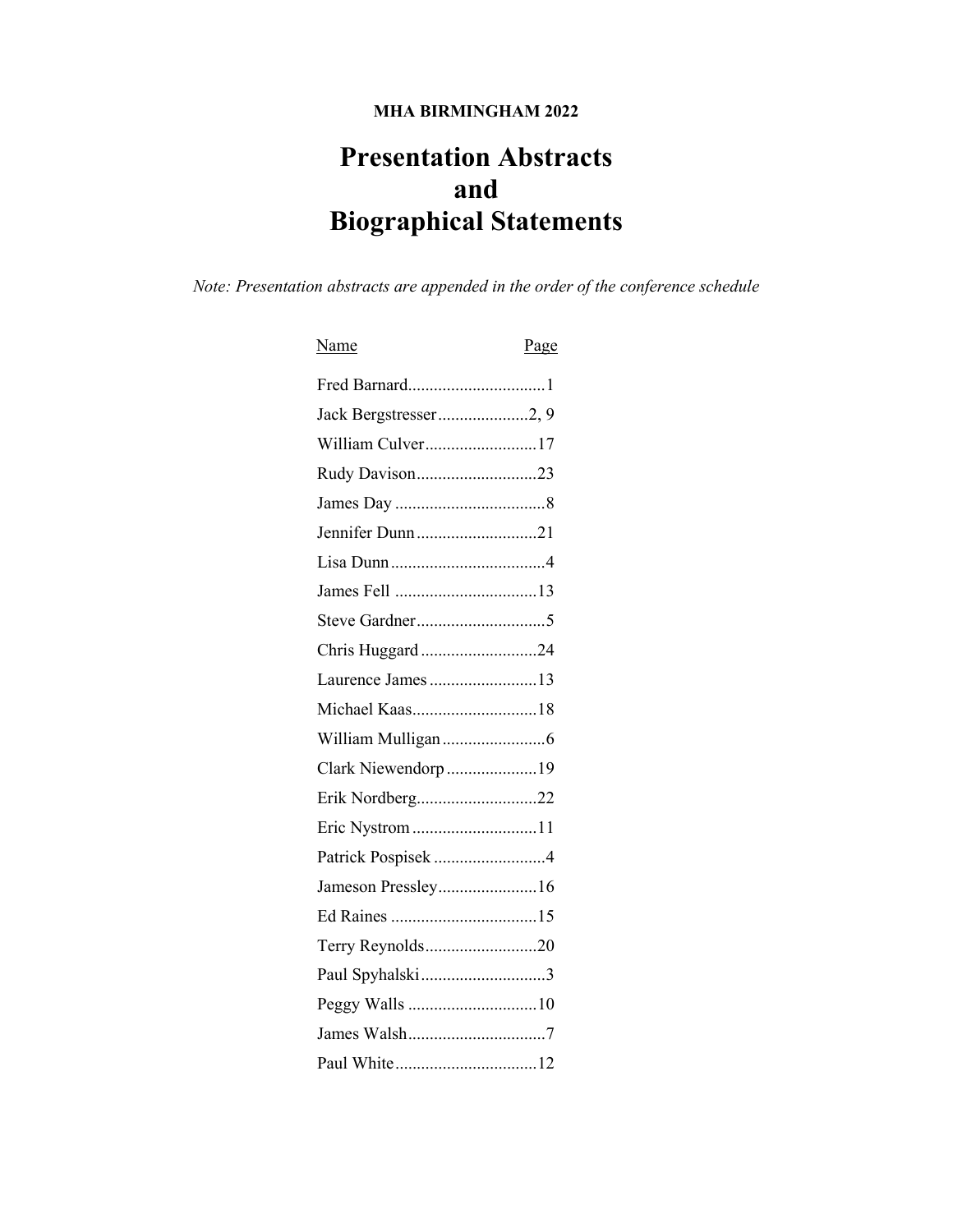## **The Iron Trail Leading to Birmingham** Fred Barnard

Birmingham is an anomaly among major cities in the southeastern United States, in owing its founding and development to metal-mining. This is due to the confluence of several geological and economic factors. This paper discusses the pre-1870 growth of the eastern North American iron industry, and the rise of Birmingham after1871.

In Colonial times and into the early nineteenth century, the nascent North American iron industry was heavily concentrated in the Northeast. Iron production gradually increased in both quantity and geographic spread, in keeping with the eventual transition from a mainly agricultural economy to a mixed agricultural-industrial economy in the eastern U.S. Early U.S. iron production was often from small deposits of "bog iron", scab-like surficial deposits formed by atmospheric oxidation of upwelling iron-bearing groundwater. Prime examples were the Saugus, MA Iron Works (1646-1670), and Forges Saint-Maurice in Quebec (1738-1883), in addition to numerous lesser districts. Several other types of productive iron-ore deposits also occurred in New England and the mid-Atlantic states.

Even more important than these early sources were the bedded "Clinton ores" of Silurian marine sedimentary origin, which are exposed along the length of the Appalachian Mountains from Newfoundland to Alabama. Pig iron was produced from Clinton ores in Kentucky (1791), Virginia (1825), Alabama (1828), Pennsylvania (1845), New Brunswick (1848), New York (1852), Newfoundland (1895), and elsewhere.

After the U.S. Civil War, major expansions developed westward into the Lake Superior region and the Birmingham area of Alabama, as abundant iron ores were discovered, and as

improved transportation infrastructure allowed movement of ores and metal to markets.

Between 1828 and 1870, many iron mines and smelting furnaces were developed in and around what is now Birmingham. This proliferation was due to several factors: the exposures of stacked, rich hematite Clinton ore beds, the presence of nearby coking-coal fields; nearby limestone; abundant water; railroad access; and a good labor supply.

In 1871, a group of astute investors founded the city of Birmingham, named after England's most important center of heavy industry. The city grew along with an ever-increasing number and sophistication of iron, coal, and limestone mines, and related processing facilities. Several mining and smelting companies evolved, including the prominent Sloss and Woodward organizations among many others. Ore was smelted into cast iron, some of which was then converted to steel. The district's iron-ore production was in excess of 350 million tons during 1840 to 1975, the bulk during the period 1880 to 1960. Thus it was North America's premier iron-producing center, mainly as cast iron, outside the Great Lakes area.

Foreign competition, declining iron-ore resources, and changing technologies hastened the decline of Birmingham's iron industry after World War II. Several papers and other presentations at this MHA Conference will highlight the history and importance of Birmingham as a mining center.

*Fred Barnard is a retired mineral-exploration geologist, educated in Geology at the University of California and University of Colorado. From 1968 to 2013 he worked in mining exploration for two major corporations (International Nickel and Anaconda), based at various times in Guatemala, Toronto, and Denver, and as an independent Denver-based consultant, His work involved describing and analyzing metallic mineral in prospects and mines in the western U.S. and in 45 foreign countries. He first visited the Birmingham area in 2018 to scout for the 2022 MHA Conference.*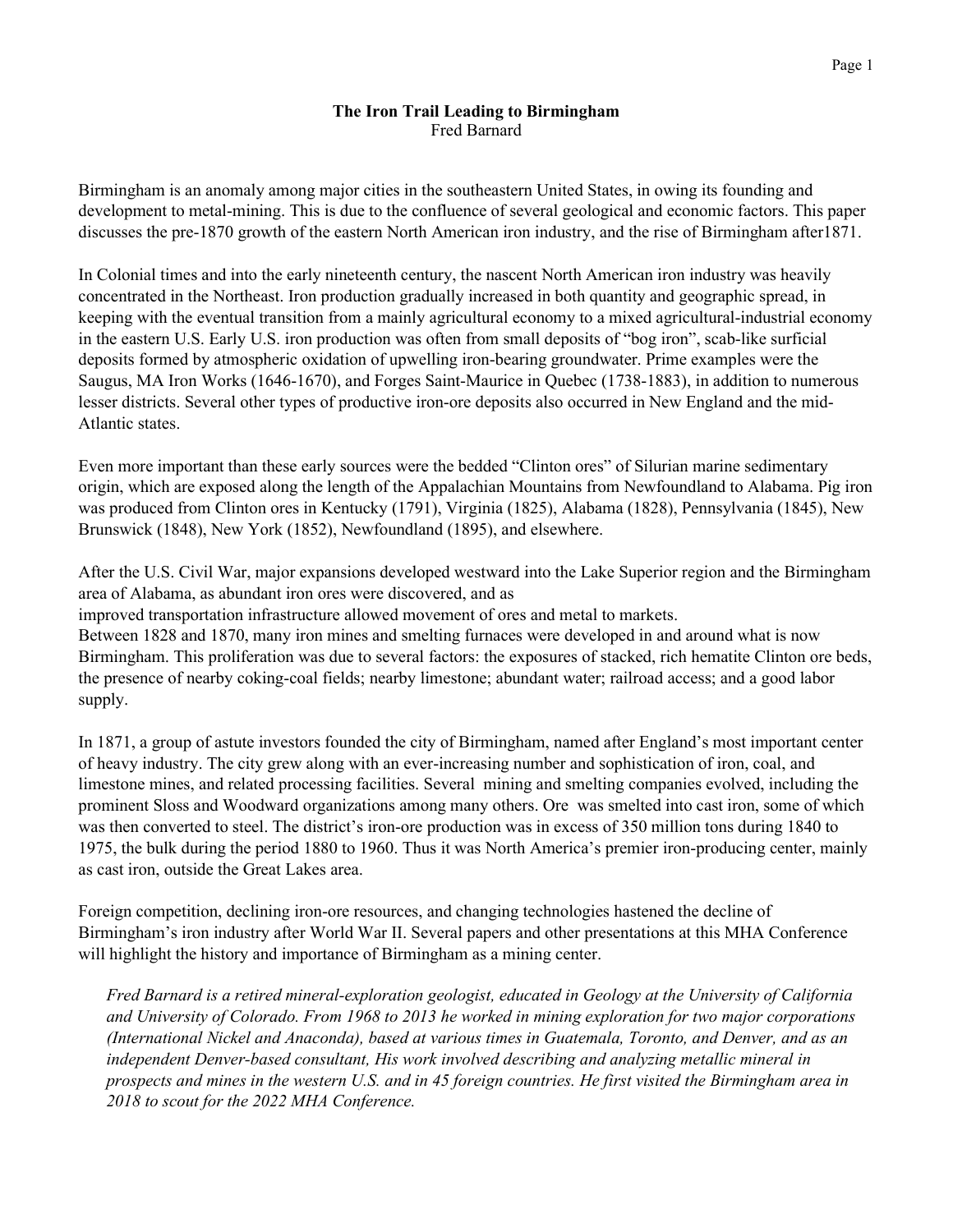#### **Iron Ore Mining on Red Mountain, 1880s-1960s** Jack Bergstresser

The enormous appetite of its blast furnaces and its immense reserves red iron ore outcropping along the crest of Red Mountain insured that the Birmingham industrial district would remain one of the nation's leading iron mining regions for nearly eight decades from the 1880s until the early 1960s. Owned and operated by the district's four major iron and steel companies it mines were almost exclusively slopes that entered the seams of the Red Mountain Formation from their outcrops overlooking Bessemer and Birmingham. Mining methods passed through three stages from open pit mining to drift mining to the large slope mines featuring expansive surface plants that became the hallmark of the district. Underground extraction methods progressed apace with national trends from hand loading by a labor force of native born African American and whites to near full mechanization. Despite regular upgrades and advances in methods and equipment, relatively low-grade ore, heavily faulted seams, and ever longer underground haulage made Red Mountain mining so expensive that it became one of the major factors contributing to decline of the iron and steel industry in the district.

*Jack R. Bergstresser, Sr. earned a PhD in History from Auburn University. Semi-retired after thirty-five years as professor, museum curator and historical archaeologist, he is currently working on a book on African American industrial workers and their families during slavery and freedom based on archaeological investigations and historical research of worker camps at Red Mountain Park and Tannehill and Brierfield Ironworks Historical State Parks.*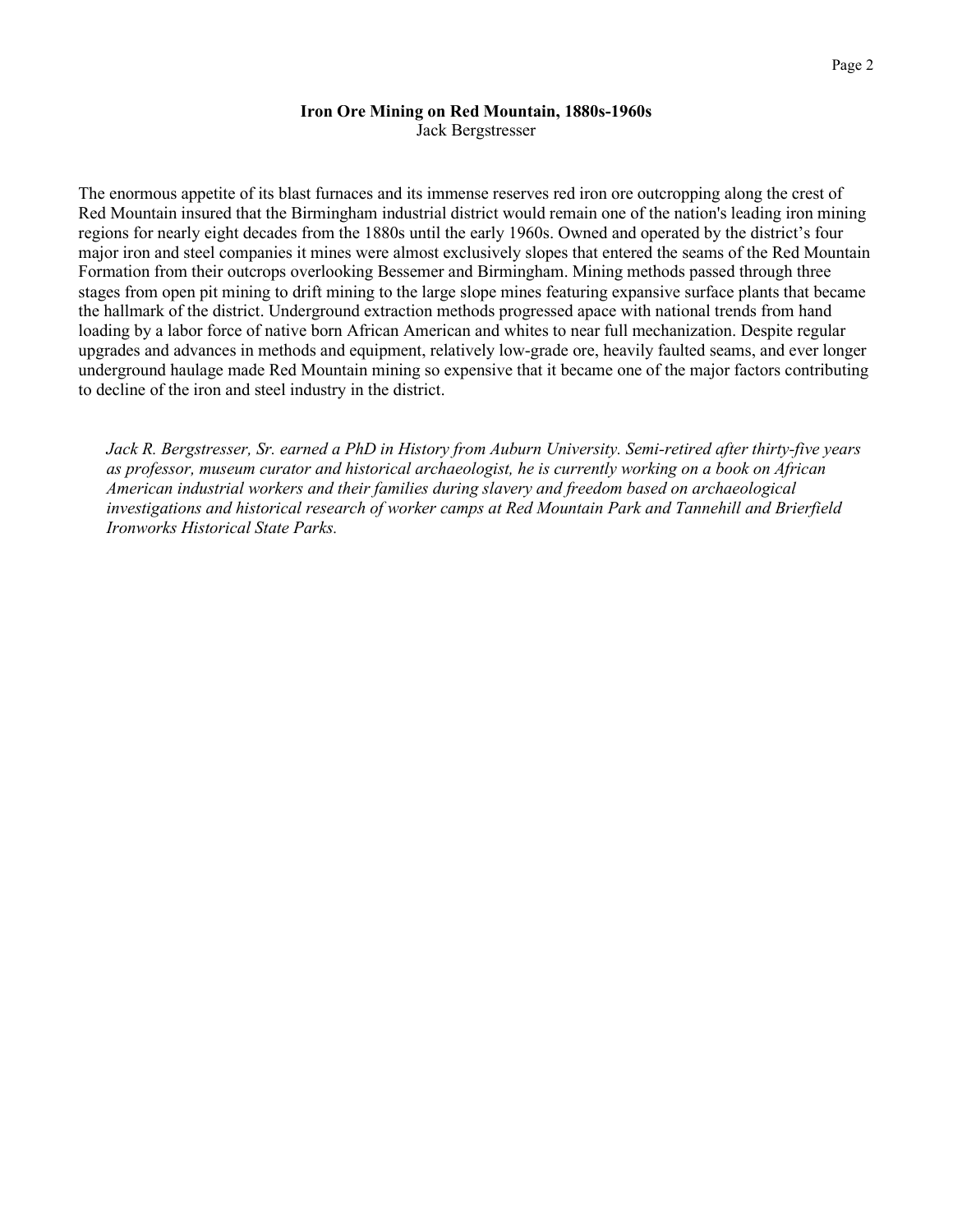# **Bessemer's Woodward Iron Company as an Example of Integrated Iron Manufacturing in the Birmingham District**  Paul Spyhalski

Alabama's Birmingham District became the largest iron and steel production center in the southern United States due in part to the unique geological advantages the Birmingham District had over other Districts. Those advantages included the presence of iron ore, coal, limestone, and dolomite in an abundant supply and in proximity to each other.

Recognizing those advantages, William and Joseph Woodward started purchasing coal and red iron ore lands within a five-mile radius of what would become the furnace site for the Woodward Iron Company. On December 31, 1881, after nearly twelve years of careful planning that included plans for a company owned railroad to connect the properties, the brothers incorporated the Woodward Iron Company. The Woodward Iron Company continued to carefully plan numerous expansions and upgrades such as the opening, installation, and acquisition of additional mines, furnaces, and facilities all of which further demonstrate the abundance and proximity of natural resources in or near the Birmingham District. In this presentation, I will use the District's Woodward Iron Company's mining, manufacturing, and transportation operations to demonstrate the abundance and proximity of natural resources in and near the Birmingham District and how careful planning combined with the proximity and abundance of resources allowed the Woodward Iron Company to become the largest independent and completely integrated manufacturer of pig iron in the United States.

*Paul R. Spyhalski is a practicing attorney in Austin, Minnesota. He enrolled in Minnesota State University, Mankato's History Program as a graduate student during the pandemic. He currently serves as editor of the Association's* Mining History News *and has previously presented to our Association at our (then) annual meetings. His interest in mining history started with the transportation of mining output by railroad with that interest reflected in the book he co-authored on the Soo Line in Minnesota as well as the pending history of the Minneapolis & St. Louis Railway.*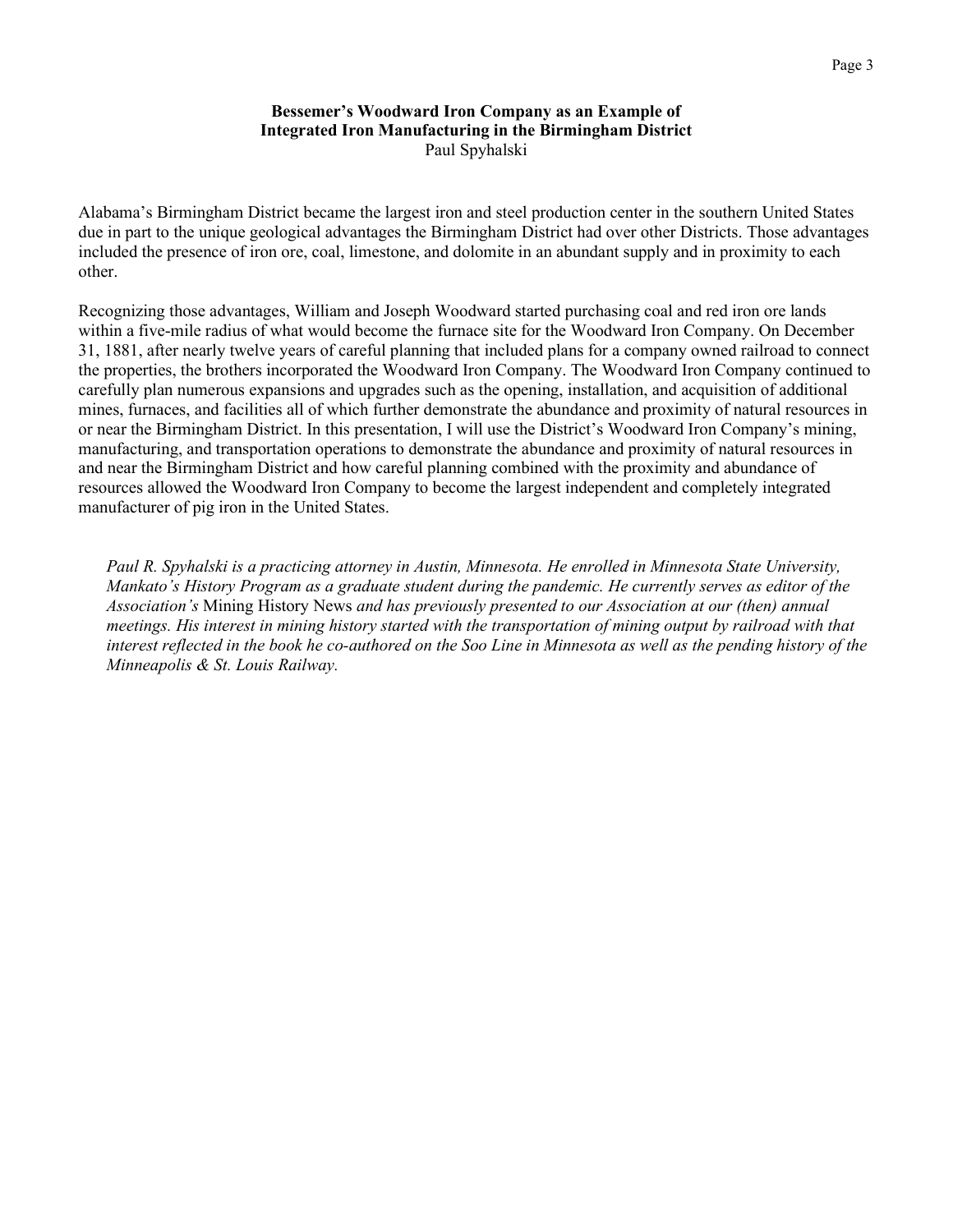# **Colorado Mining History in Images: Accessibility and Preservation for the Long Haul**  Lisa Dunn

Archives play a critical role in preserving history by working in partnership with donors to ensure long-term accessibility and preservation of materials in their collections. Images from the Colorado Mining Association Collection and Gilman/New Jersey Zinc Company Collection held at the Russell L. & Lyn Wood Mining History Archive, Colorado School of Mines, provide a unique look into Colorado's rich mining history. The Colorado Mining Association chronicled the history of mining in Colorado through photographs (1890s-1990s), many of which appear in the Association's annual Mining Year Book. The Friends of Mineralogy (Colorado Chapter) acquired and stewarded photographs of Gillman and Eagle County, Colorado from the New Jersey Zinc Company (1890-1946), donating this collection to the Archive. These images are now openly available via the Colorado School of Mines repository (Mines Repository, [https://repository.mines.edu\)](https://repository.mines.edu/).

In addition to depicting the technologies and industries associated with mining, images from the two Collections show much more—the people in mining, working conditions, economic change, and communities and culture. While these images don't fully illustrate the scope of mining in Colorado, they do provide pieces of history that can be used to tell the story of mining. A case study on managing these Collections will describe the advantages and challenges of planning for long-term discovery, accessibility and preservation. Many common concerns with image management focus on managing collections with limited resources in a changing digital environment. This study will address best practices in image management for a small archive including examples of best practices in digitization, intellectual property permissions, discoverability and preservation. Since archives and donors together make it possible to preserve mining history collections such as these, this study will identify strategies that are scalable to fit the resources available to the private individual or small organization, and explore advantages of partnering with archives to ensure that historic mining photographs remain accessible "for the long haul."

*Lisa G. Dunn is a STEM librarian and the Head of Special Collections & Archives at the Colorado School of Mines. She received her master's degree in geology and an MLS in library science, combining two strong areas of interest. Dunn worked at the Montana College of Mineral Science & Technology where she became interested in mining history, before coming to the Colorado School of Mines. Dunn's focus is on science and engineering librarianship, archives management in mining and mineral technologies, and developing resources to support accessibility, education and research in these areas.* 

*Session Chair Patrick Allan Pospisek holds a Ph.D. from Purdue University and teaches history at Grand Valley State University in Allendale, Michigan. His scholarship focuses upon the antebellum Midwest and has appeared in the* Journal of the Illinois State Historical Society*,* Historical Geography*, and* Buildings & Landscapes*. His current project explores the evolution of federal mining policy between the American Revolution and the General Mining Law of 1872.*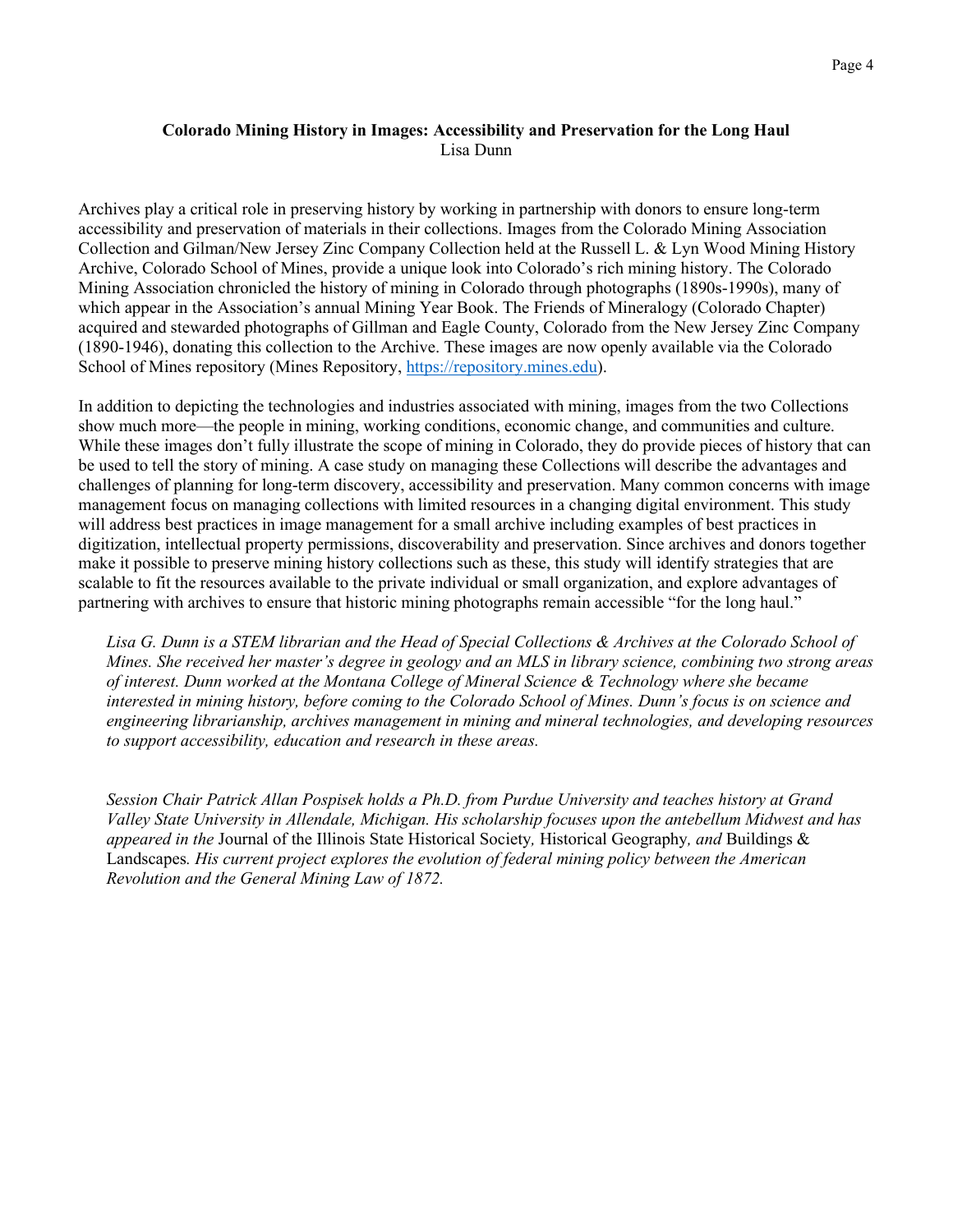## **Kentucky's Coal Heritage Trail** Steve Gardner

Coal mining began in Kentucky in the 1800's and development of railroads led to tremendous expansion in the early 1900's. Tens of thousands of people came to the Appalachian Mountains to work the mines including many immigrants fleeing Europe plus thousands of African Americans seeking a better life. Coal camps sprung up throughout the coal fields with ones in the mountains by necessity having to be self-sufficient communities that depended on one thing, COAL. With the decline of coal in recent decades Kentucky coal fields communities turn their eyes to tourism to help fill the void left by closed mines.

There are numerous attractions throughout the region that already exist. The Kentucky Coal Heritage Trail is designed to become the link between these attractions and sites giving those that are looking for their heritage numerous places to go while visiting Kentucky. Linkages will be made to similar trails in West Virginia and Virginia. This presentation will showcase several recent projects that are designed to help bolster the economy of the region and honor those who helped build the economy of this nation.

*Steve Gardner has an MS in Mining Engineering and Environmental Systems and BS in Agricultural Engineering from the University of Kentucky. As a Professional Engineer, he has worked on projects throughout the US and internationally and early in his career served on a Volunteer mine rescue team. He was the 2015 President of SME and will be the 2025 President of AIME. He has worked as an engineer, owner and manager in both mining operations and consulting. Mining History is a passion and hobby, collecting memorabilia, writing and working on historic mining attractions.*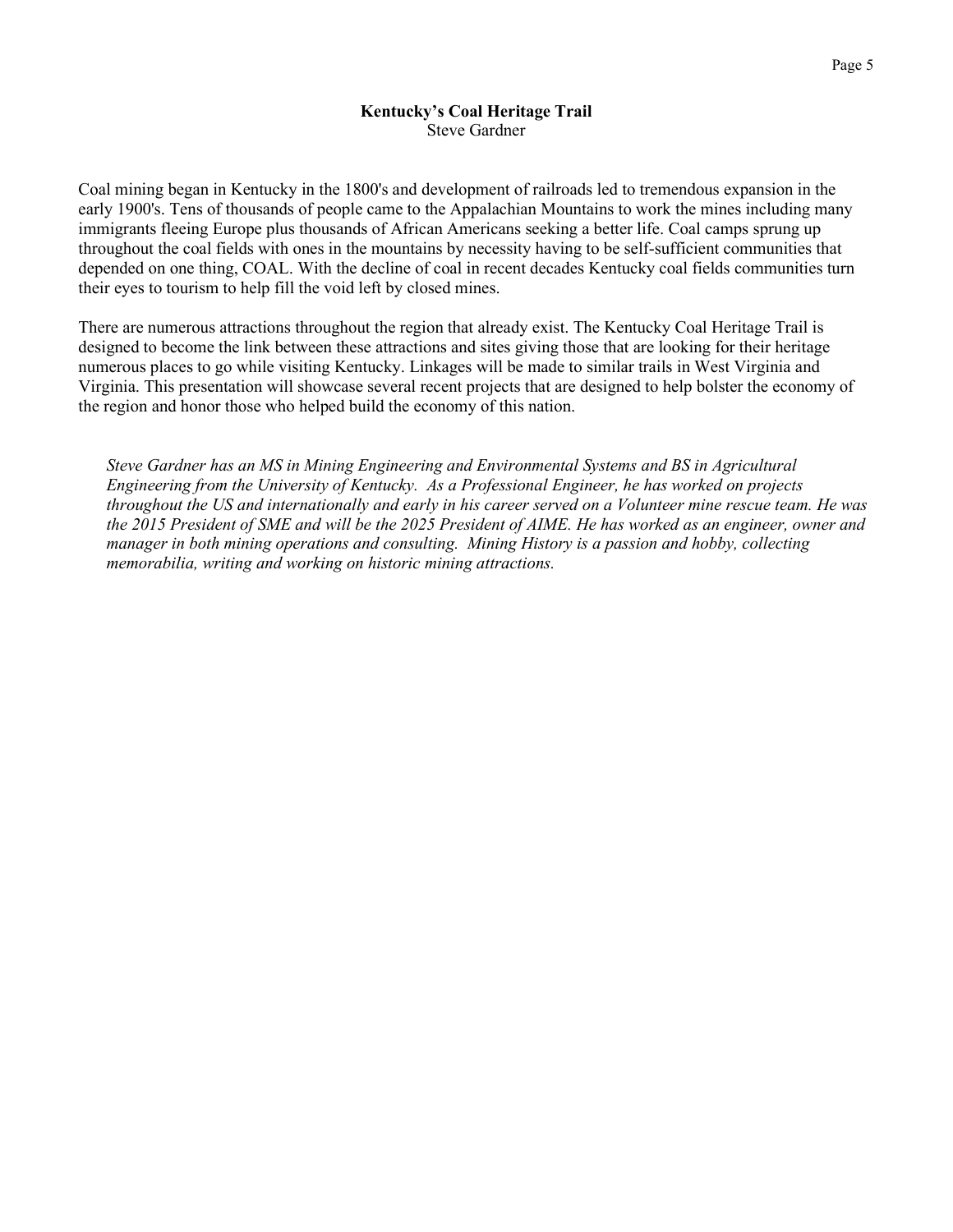# **Language, Community, and Opportunity: Irish Copper Miners in the Michigan Copper Country, 1845-1900** William Mulligan

My paper will explore issues of language among immigrant miners by examining the experience of an oftenoverlooked group, the Irish. One of the "truisms" about Irish immigrants in the United States has been that they enjoyed an advantage over other groups because they had English as their language. There is, however, evidence that this may not be as true as scholars have thought. While most Irish immigrants had English or some familiarity with it this was not universal. In my research on Irish copper miners, who emigrated from Allihies in the Beara Peninsula in West Cork I have found evidence that a significant portion of this community did not have much, if any English, at least in the early years of settlement and that language skill may have played a strong role in shaping the community's development.

The Michigan Copper Country, at the far western end of Lake Superior, developed rapidly after 1845. Irish miners were among the earliest arrivals and opened a number of the initial mines. The Irish continued to be a significant part of the mining workforce and the community through World War I. The initial arrivals were originally from County Tipperary and had lived some years in southwest Wisconsin where there were lead mines. They were from an area in Ireland that was heavily Anglophone and had some years in the United States to adjust to American idiom. Within a few years the Irish coming to the area were heavily from West Cork's copper mining district around Allihies, where Irish was overwhelmingly the first (and for many only comfortable) language. They did not enjoy any linguistic advantage. However, the organization of work by teams that bid on jobs ameliorated this because they could work with other Irish speakers and only needed one member who could communicate with management. Over time Irish were promoted to management. I suspect, although there is no evidence yet found that these would have been bilingual. The need to learn much English was also moderated by the pattern of living in small communities, known as locations, around the mine adits. The paper explores these various issues.

*William H. Mulligan, Jr. is Professor of History Emeritus at Murray State University in far southwestern Kentucky. He graduated from Assumption College and has his MA and PhD from Clark University. His research on Irish copper miners in the Upper Peninsula of Michigan has led him into research on the mining areas in Ireland from which they emigrated and the history of copper mining in Ireland. In addition, he wrote the National Register nomination for the Cliffs Shaft iron mine in Ishpeming, Michigan and was project director for a survey of historic resources on the Marquette (Michigan) Iron Range.*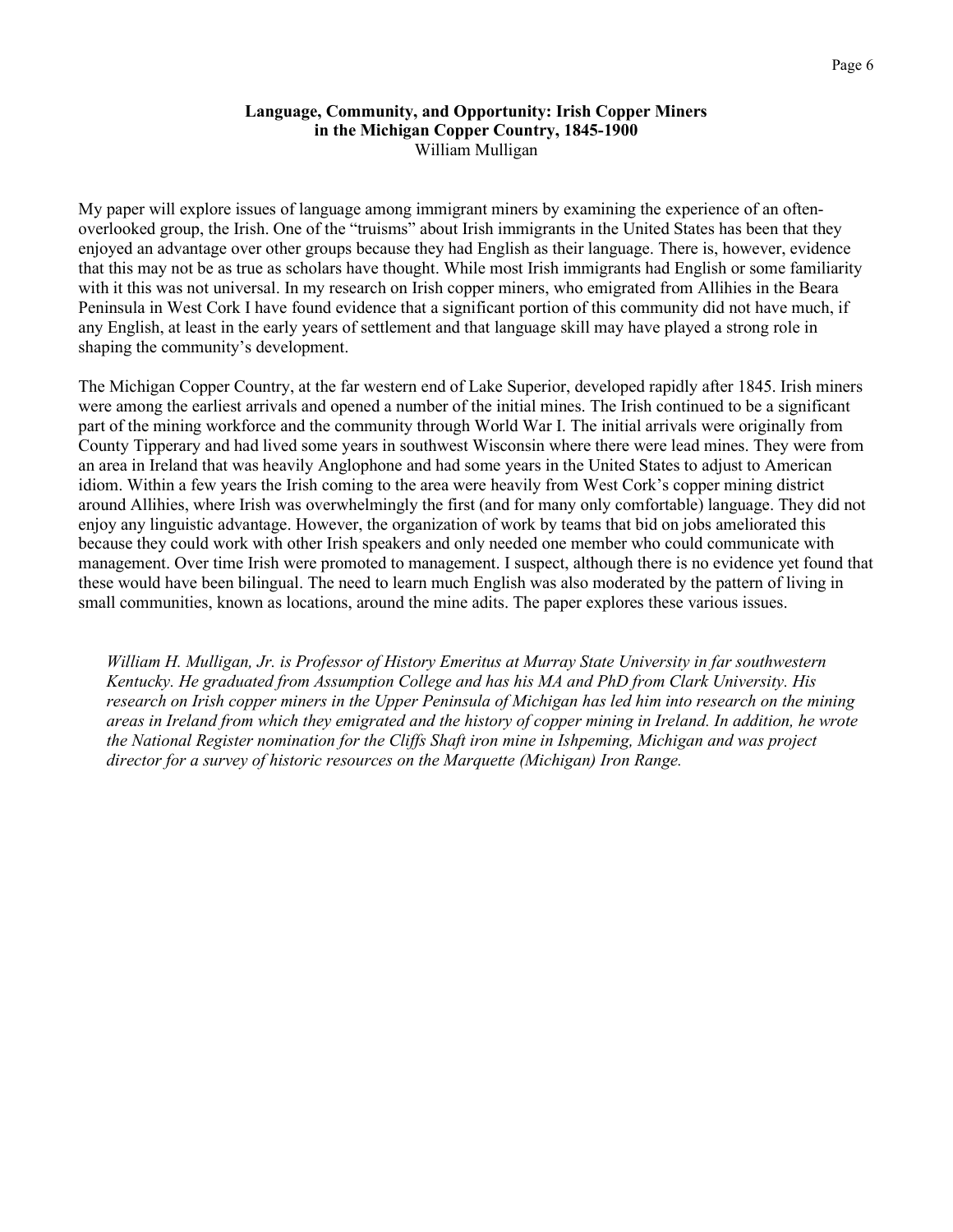## **Naming the Unnamed in Leadville, Colorado: The Effort to Memorialize 19th Century Irish Exiles in Unmarked Pauper Graves at 10,200 Feet** James Walsh

Over the course of the past several years, Colorado's Irish and Irish-American communities, along with the Irish government, have been working toward a memorial at the "Catholic Free" section of Leadville, Colorado's Evergreen Cemetery, where roughly 2,000 19th century Irish exiles are buried in sunken, unmarked graves. This paper relates directly to my doctoral dissertation, now manuscript, that details the history of Colorado's largest Irish immigrant community, over 3,000 immigrants from the Emerald Isle who lived in Leadville during the Silver Rush of 1877-1893. The manuscript details the cultural organizations, militias, churches, and labor unions that offered political and social representation to an ethnic community that occupied the lowest rung of the social ladder in Leadville. One chapter explores the striking visual representation of the "Free Catholic" section of Evergreen Cemetery, where thousands of Irish immigrants lie buried on the margins of the main cemetery. This research inspired the Irish government, Irish media, the Irish business network, local Irish and Irish American dignitaries, and Irish American cultural organizations to support the idea of constructing a permanent memorial at Evergreen Cemetery to honor the sacrifices of early Irish immigrants to Colorado. Five years ago, the Irish Consular General, Adrian Farrell, travelled to Leadville for a ceremony at the cemetery and in 2019, Thomas Mulhall, the Irish Ambassador to the U.S., visited Leadville to tour the cemetery and learn about the memorial effort. With the support of Mr. Farrell and others, the Irish Network of Colorado won an Irish Emigrant Support Program grant to begin designing and planning this memorial, which will list the names of those buried in the "Free Catholic" section, along with a kiosk that shares the history of Irish immigrants in Leadville and the entire Rocky Mountain region. This paper will detail the journey from researching the history of Leadville's Irish community to working directly with the Irish government in designing and planning the memorial, which is now under construction and due to be completed in 2023.

*James Walsh is an Associate Professor in Political Science at the University of Colorado Denver and co-author of* Irish Denver*, along with several articles about the history of early Leadville's Irish community. Walsh has been researching and writing about Leadville's Irish community for eighteen years.*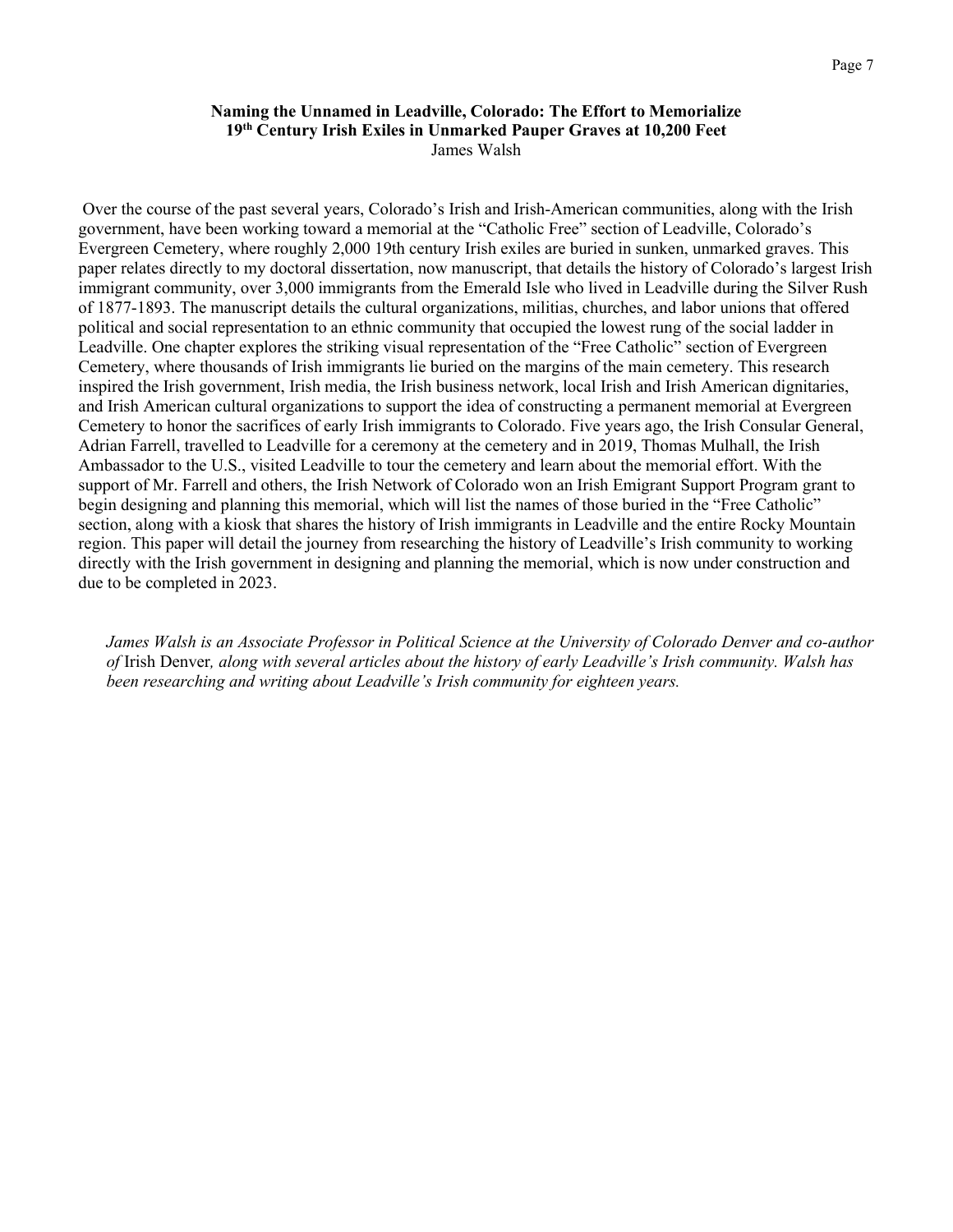#### **Diamonds in the Rough: A History of Alabama's Cahaba Coal Field** James Day

The Cahaba coal field stretches like a sleeping giant across central Alabama. Extending sixty-seven miles through St. Clair, Jefferson, Shelby, and Bibb Counties, the Cahaba field spawned numerous coal-mining operations during the late nineteenth century and the first half of the twentieth. Generally forgotten or ignored due to the growth of the Birmingham District and the more famous Warrior field to the north, the Cahaba field possesses a history that both coincides with and deviates from the development of its neighboring regions. Cahaba coal contains properties (e.g., sulfur content, moisture content, fixed carbon content, bulk density, and ash content) that differ from the resources of the captive mines within the Warrior field. Consequently, technological considerations may differ as well. Many of the capitalists who developed the Cahaba region are identical to those of the Birmingham area: Truman H. Aldrich, Henry F. DeBardeleben, and James W. Sloss, among others. On the other hand, a plethora of small, independent enterprises introduced other entrepreneurs—some southern, some northern some European—to the Cahaba field. Numerous communities developed around the mining operations, and these settlements generally adhered to the standard model of American coal towns. Nevertheless, each community reflected the image and character of its owner(s), its management, and its inhabitants.

Thus, a historical account of the inception, development, boom, and bust within the Cahaba coal industry is multifaceted. An in-depth study must consider geographical and geological characteristics, mining techniques and technological advancements, economic development and capitalistic ventures, and community life and social trends. But at the center of this story will be its people. Whether operator or miner, management or labor, union or nonunion, white or black, immigrant or native, everyone involved in the Cahaba coal field left a mark for posterity. Many local historians have depicted the lives of these people, but usually in episodes or segments that fracture the whole into bits and pieces. Entrepreneurs emerge, or workers and the unions they formed move into focus. But seldom do engineers and scientists, entrepreneurs and miners occupy the same canvas. Largely obscured today by pine trees and kudzu, the mining districts of the Cahaba coal field changed the lives of numerous individuals and families. This impact—this indelible and eternal influence—holds the key to unlocking the legacy of Cahaba coal.

*Jim Day (MHA Birmingham 2022 Conference Host) is the Michael J. Grainger Professor in Modern History at the University of Montevallo. He holds a B.S. in engineering from the United States Military Academy at West Point, an M.A. in history from the University of Georgia, and a Ph.D. in history from Auburn University. His monograph—*Diamonds in the Rough: A History of Alabama's Cahaba Coal Field*—combines technological and social history to examine the industrial development of central Alabama. The book won the Alabama Historical Association's 2014 Clinton Jackson Coley Award for the best work on local history, and Jim was named UM's University Scholar for Academic Year 2014-2015. Since retiring from the Army in 1995, Jim has taught history at Marion Military Institute, Judson College, Auburn University Montgomery, and the University of Montevallo. He also has developed Staff Ride/Terrain Walk courses on the Civil War battles of Shiloh, Chickamauga, and Franklin.*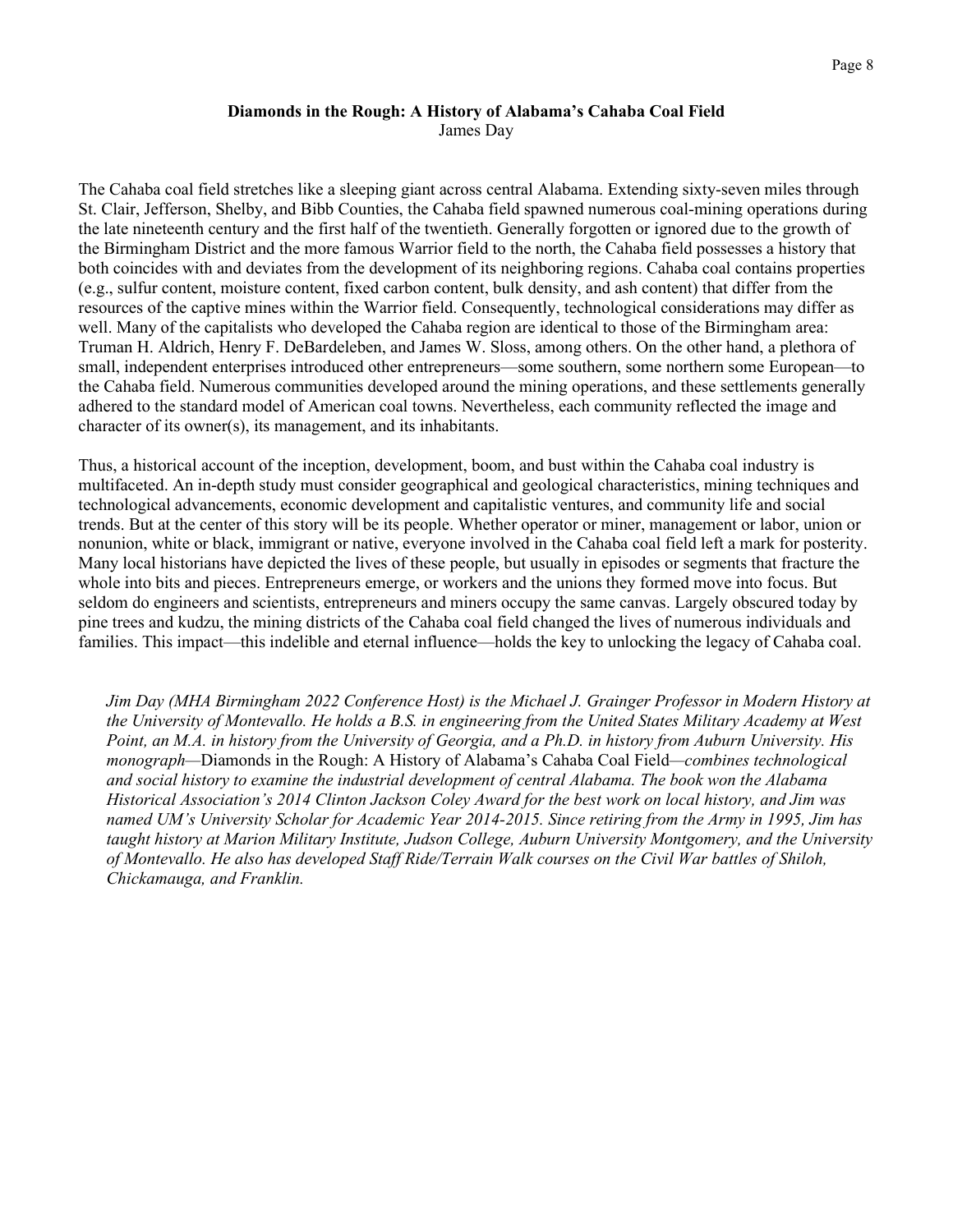# **The Archaeology of Smythe Camp and Emergence of African American Ore Miners, ca. 1870 through 1910** Jack Bergstresser

The last decades of the 19th century saw the birth of Red Mountain ore mining in support of the Birmingham's Industrial District's rise as a regional iron and steel producer. A key selling point by southern entrepreneurs seeking to lure northern capital was the promise not only of an abundant source of iron ore but also a uniquely southern labor force made up largely of plantation-born African American workers, the first generation of black men born in freedom who retained the manners and values of their formerly enslaved parents and grandparents, a docile and obedient labor force that would stand in contrast to rebellious, strike prone northern workers.

An archaeological investigation of one of the first mining camps from this period, Red Mountain Park's Smythe Mining Camp revealed much about the reality underlying this optimistic scenario, clash between mine owner's efforts to reinforce these manners and values and the efforts of black miners to establish a new identity free of the old ways. It unfolded in much the same way that owner/worker relations developed across the country but with a decidedly southern accent.

*Jack R. Bergstresser, Sr. earned a PhD in History from Auburn University. Semi-retired after thirty-five years as professor, museum curator and historical archaeologist, he is currently working on a book on African American industrial workers and their families during slavery and freedom based on archaeological investigations and historical research of worker camps at Red Mountain Park and Tannehill and Brierfield Ironworks Historical State Parks.*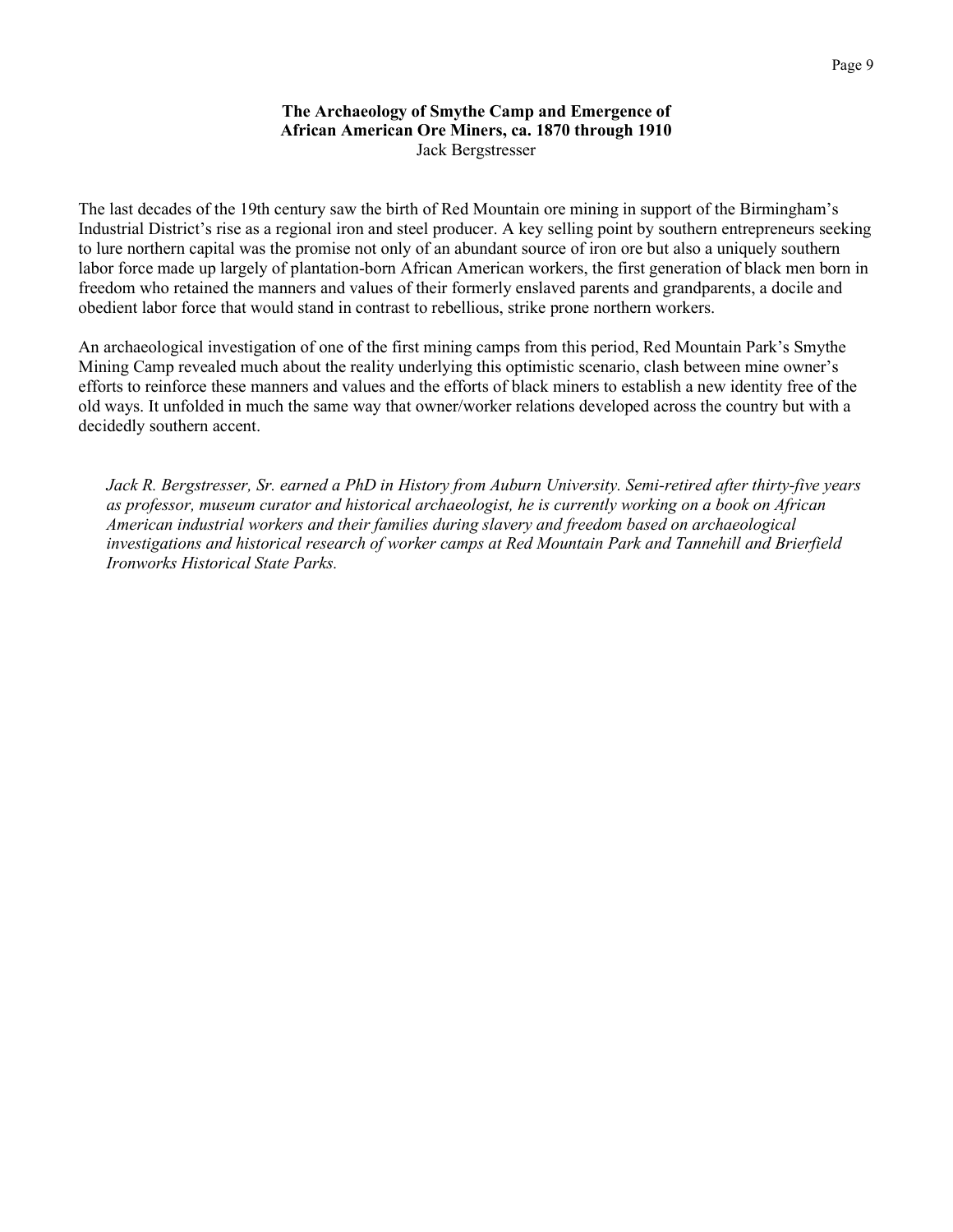#### **Alabama Gold** Peggy Walls

The first authenticated discovery of Alabama gold was made in Autauga County, by William Wyatt, "namesake and nephew of Alabama's first governor." With his father-in-law, Todd Robinson, they purchased farmland, where in the process of farming fields, they discovered gold. When mining proved to be less productive than farming, they worked to build a successful farm. Many settlers, farmers, and miners followed the same pattern with many abandoning their farms and heading west when the California Gold Rush began in 1849.

Pre-antebellum gold mining in Alabama's Gold Belt consisted of nine counties. In Cleburne County and Tallapoosa County, miners flocked into the counties, transforming pine thickets into towns with thousands of miners, investors, and unscrupulous men bend on obtaining wealth by any means possible. Their efforts resulted in two Gold Rushes. The towns shared the same "Old West" features with miners working all day and into the night, often sleeping in tents or temporary dwellings near their land claims.

In 1832, gold was discovered in Cleburne County, where a disorderly town of Arbacoochee sprang up with several salons, and brothels, 20 stores in total. Approximately 600 miners, worked for 0.75 to 1.75 daily. In the 1842, in the piney backwoods of northeastern Tallapoosa County, the Gold Rush at Goldville attracted an influx of miners and their families. In 1842, a Mr. James C. Johnson purchased Hog Mountain, where three years before he discovered gold. He used a wooden oxen-drawn cart to haul ore to Hillabee Creek, where he washed the gold from the ore.

In southern Tallapoosa County, the Farrow mines, Old Suzannah mines were in operation. Blue Hill, Gregory Hill, and Silver Hill mines, located in the Devil's Backbone District were all active. James Dowd Phillips in letters to his wife Sarah in Winn, Alabama, described how miners lost their grub stake. Phillips prospered and bought a great deal of property upon his return home.

During the Depression years, people were desperate for work. Local people in the Hog Mountain communities were excited when the gold mine reopened. At its peak, the mine employed approximately 200 workers.

The story of mining at Hog Mountain is shared through a series of interviews made with the miners and community members in the 1980s. Heflin Cleveland, one of eleven siblings who lived at the foot of Hog Mountain, gathered samples for Eastern investors to have ore assessed to determine its value. Men like Llewellyn Green, worked in the mine. Locals like Daisy Simpson and Miss Eula Green ran boarding homes. The company owners were T. H. Aldrich Sr. and T. H. Aldrich Jr.

In 1936, Alabama was the top gold producing state in the Southern Appalachian Mountains, primarily from Hog Mountain's production of \$4,726 ounces of gold, valued at \$16,410. The same year, the Hog Mountain mine closed, marking the end of major attempts at gold mining in Alabama. Many miners found jobs at cotton mills or returned to farming and sharecropping.

*Peggy Jackson Walls earned a B. S. from AUM in Secondary Education, an MA in Literature and Southern history, and six-year certification as a professional educator. Following the path of educational work, she taught at Benjamin Russell Highschool, Central Alabama Community College, Auburn University, and as an online instructor at the University of Phoenix. She is the author of Alabama Gold, a history of the South's last* mother lode; Lost Towns of Central Alabama; *and* Alexander City*, published by History Press and Arcadia Publications. Additional work was published in historical journals, such as* Alabama Review *and* Alabama Heritage *and presented at the Alabama Department of Archives and History and numerous libraries and organizations.*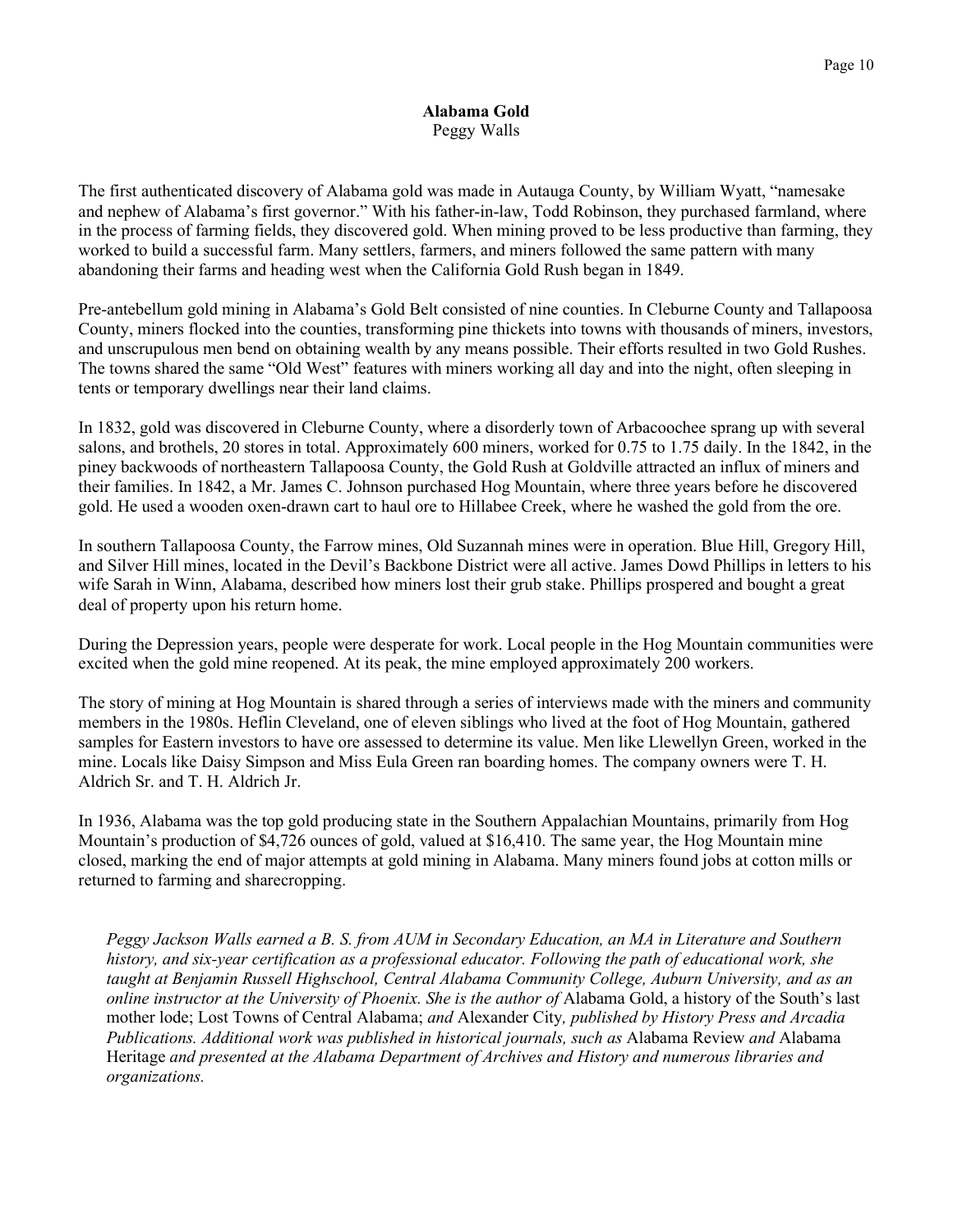## **Locating Mining Knowledge: Expertise, Government, and Extraction in 1880s America** Eric Nystrom

In the second half of the 19th century, mining and metallurgical expertise began to coalesce, taking root in places such as federal government branches and state-supported institutions of higher education. Looking back, this process can be understood as an important component of the professionalization of mining engineering more broadly. At the time, however, there were a number of alternatives, and the institutions of expertise that eventually emerged to support scientific professionalism in mining were not foreordained.

In my talk, I will first survey this historical landscape by looking briefly at a range of late 19<sup>th</sup> century American efforts to secure and increase mining knowledge institutions – both successful and otherwise. I will then examine the particular example of the Smithsonian Institution's efforts to generate and disseminate advanced scientific knowledge about metallurgy and economic geology in the 1880s. Curators used state-of-the-art chemical methods to classify samples of ores sent to them by the public, pursued original investigations in the metallurgy of iron, silver, and other minerals, and drew up plans to analyze the thermal value of American coals at large scale.

Collecting items for museum displays – today, seen as the primary purpose of the Smithsonian – was of relatively minor consideration. Though their efforts ultimately failed, as U.S. Geological Survey (and decades later, the Bureau of Mines) eventually dominated federal knowledge-making activities in the mining realm, this episode suggests the historical contingency of the construction of professional institutions in mining.

*Eric C. Nystrom is MHA President for 2021-2022 and an Associate Professor of History at Arizona State University. He is founder and editor of the Mining and Society academic book series at the University of Nevada Press, and his book* Seeing Underground *won the Clark Spence Award in 2015.*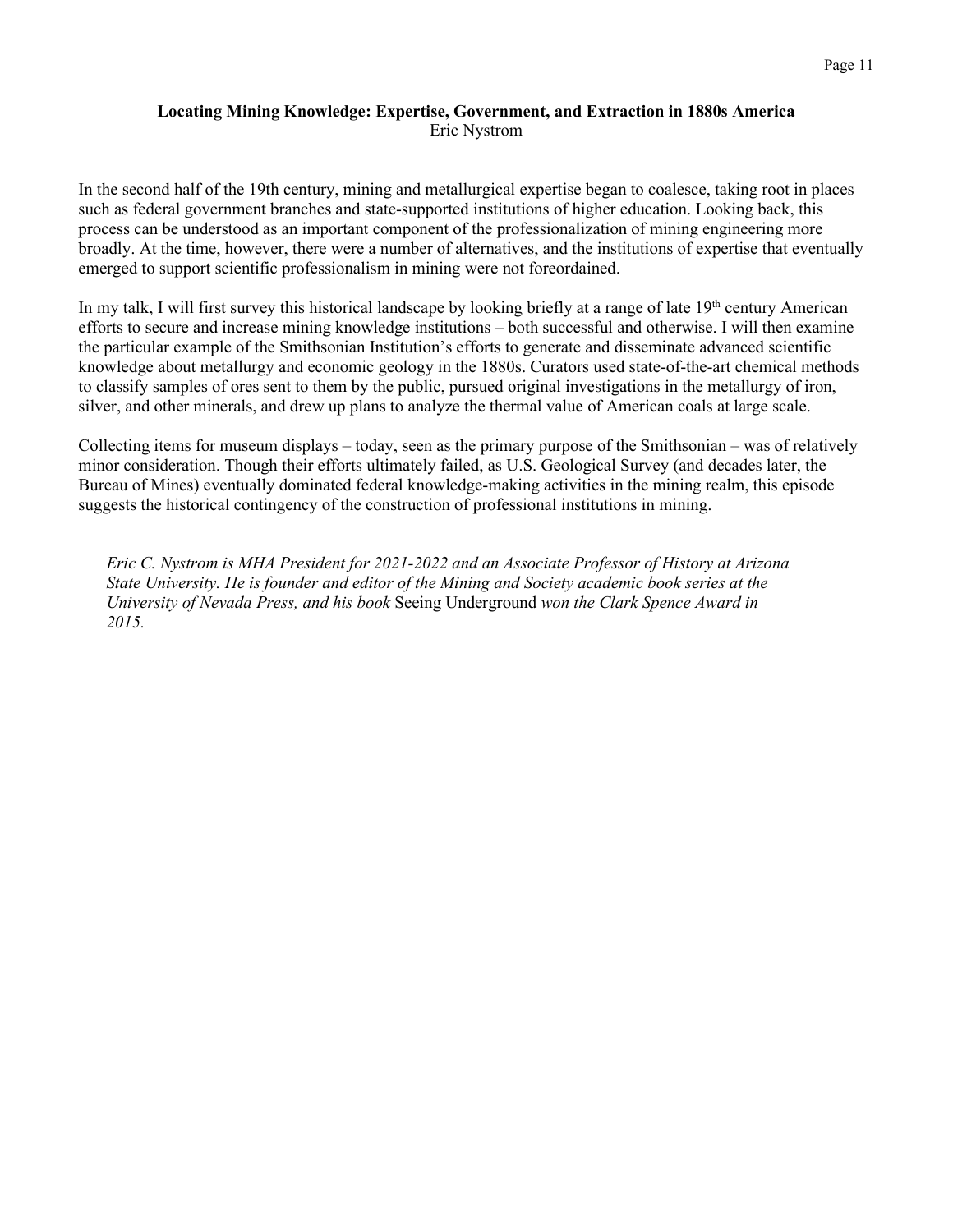## **The Mining Industry, U.S. Congress, and Native American Land Dispossession, 1880-1920** Paul White

For many Native American groups, the rise of Western mining during the mid-nineteenth century brought violence, forced relocation, transformations in subsistence, and large-scale land loss, and in ways that continue to have ramifications in the present. Historical treatments of such tumultuous and ongoing events have, nevertheless, tended to concentrate on the Western discovery rushes of the mid-nineteenth century, with lesser consideration given to the ways that such relationships became perpetuated through federal resource law and Indian policy. This absence of attention is one reflection that the connection was rarely expressed overtly. Nevertheless, the divestment of mineral lands from the Native American estate continued through policies situating Indian reservations away from mineral lands, through acts opening select reservations to mineral entry, as well as through definitions of who was legally entitled to stake mineral claims.

This paper further details these connections by presenting the results of an examination of 40 years of the U.S. Congressional Record (1880-1920). This period witnessed several legislative attempts to pass nationwide bills to remove mineral lands from Indian reservations, as well as dozens of successful amendments to annual Indian Appropriations targeting particular reservations and specific mineral deposits. Congressional debates preserved in these records reveal prevailing attitudes that Native Americans were not (and were not to be) miners, that Native Americans should not be in control of mineral lands, and that mineral deposits, where discovered should be opened. Moreover, the legislative updates published in mining journals, and the involvement of some congressional representatives in staking claims on newly opened reservations, draws attention to an interest in tapping the "mineral vein of enrolled bills." In short, such actions highlight ways that colonial relationships became perpetuated after the rush.

*Paul J. White is an Associate Professor of Geography at the University of Nevada, Reno. His research interests in industrialization center upon the social, technological, and environmental transformations associated with North American mining. In addition to authoring* The Archaeology of American Mining *(2017), he has published mining-related articles in* IA: The Journal of the Society for Industrial Archeology*, and, most recently, in* The Mining History Journal*. He is currently completing a book project on the history, archaeology, and architecture of Alaska's gold mills.*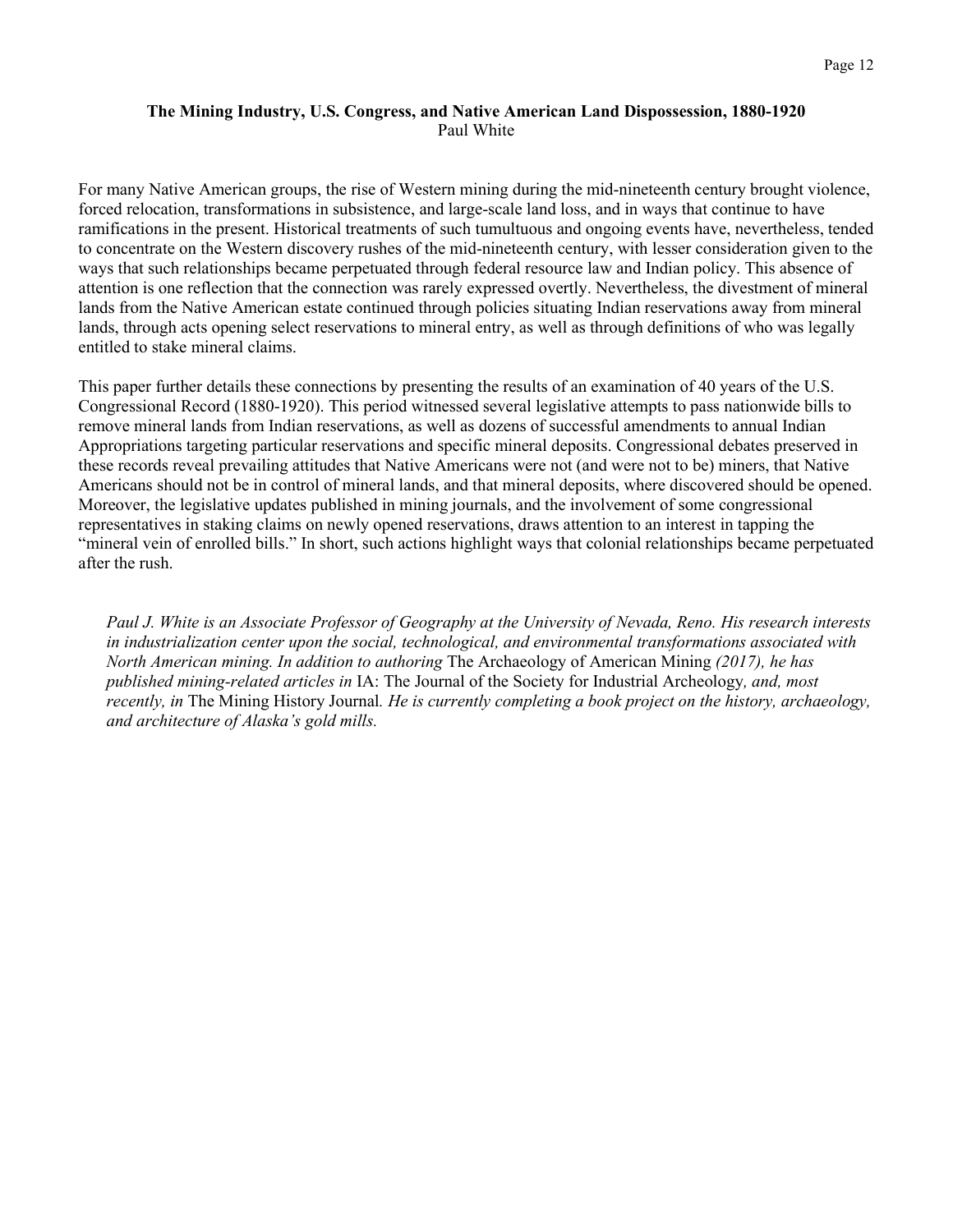#### **From Alabama Gold to Utah Silver: The Journeys of Two Practical Mining Engineers, 1889 to 1979** Laurence James and James Fell

Technological advances in underground mining after 1890 led to ever greater and safer production with less manual labor. Graduates of mining schools were the key to this, and much sought after, but engineers who had built mines were in short supply as 20th century mining unfolded. Prominent talent opened New York offices and wrote about new operations. But engineering success started "at the outcrop." That work included the installation of foundations, hoists, tramways, and power plants in remote areas – work that required much innovation on site. Given the limited communication with distant owners and management, the work required "hands on" expertise for installing fragile machinery, solving immediate problems, and training local crews. It was here that individuals with less formal educations, sometimes called "practical mining engineers," became indispensable. With time, some specialized in explosives, others in timbering, and still more in pneumatic drilling. Many drafted claim maps and wrote reports signed with the highly respected title "Mining Engineer," to promote or sell prospects. Some became salaried staff at mines. Yet many of these individuals had little more than a rudimentary education in mining engineering, if that.

The long and turbulent careers of Frederick Valentine Bodfish (1869 - 1946) and Lloyd Wesley Hoskins (1889 - 1979), led them to many mining camps and the eventual reputations as "practical engineers." Bodfish left New York at the age of 17, bound for the mines of Leadville at the time when rich discoveries were developing into world-class silver-lead mines. He moved on to copper mining in Tennessee, where he took courses in mining from a local "professor." Once gold prospects in nearby Alabama made news, Bodfish acquired various mineral lands although no new discoveries resulted from his efforts. There, he married Louise Jones; then the couple and new daughter moved to the boomtown of Cripple Creek, Colorado, where his brother sold mining machinery. An experienced miner by now, he studied assaying on the side, and became a mine foreman, then superintendent at several mines and mills. Gaining proficiency at surveying, though not licensed, he was appointed City Engineer of nearby Victor. Eventually, he developed the well-known Alta (Bodfish) Tunnel in the search for rich ores in the Wasatch Mountains, but his efforts produced little.

Hoskins had an even more turbulent career. Born in Minneapolis in 1888, he left at the age of 18 to enter the Colorado School of Mines, but he found social activities more interesting than homework assigned and flunked out after one semester. He soon found well-paid underground work in the rough and tumble mines of Cripple Creek. The city shops there offered the best liquor, tea, and clothing, and years later he recalled many encounters with "high class divorcees from New York" in the parlor houses on Meyers Avenue. He still became a skilled miner, then a superintendent. After he married in Wyoming, he moved his wife Edith and young daughter to Bingham Canyon, Utah, where his skills meant a job in the Boston Consolidated copper mine. And there he studied Bingham's evolving technology as it emerged as the world's greatest copper mining complex. After he lost both his wife and daughter in the flu of 1918/1919, he set off for Mexico where he prospected and worked at smallscale mines. Then, back in Utah, he re-engineered an old silver mine and got hired at Bodfish's Alta Tunnel and Transportation Company.

The careers of Bodfish and Hoskins reflected the lives of so many "practical mining engineers." With some, but little formal training in that profession, they rose up through hard knocks and practical experience to operate mines, work on engineering, and promote prospects and companies, sometimes with good results, sometimes not. If their classroom learning was intermittent, their drive, determination, and experience in the workplace above and below ground, ultimately gave many the equivalent of the educations of more formally trained mining engineers in the first part of the 20th century. And that work proved important until the 1950s and the diaspora of science-driven technology in the postwar years.

*Laurence P. James is a career geoscientist in the mining and mineral exploration industry, focusing on metallic*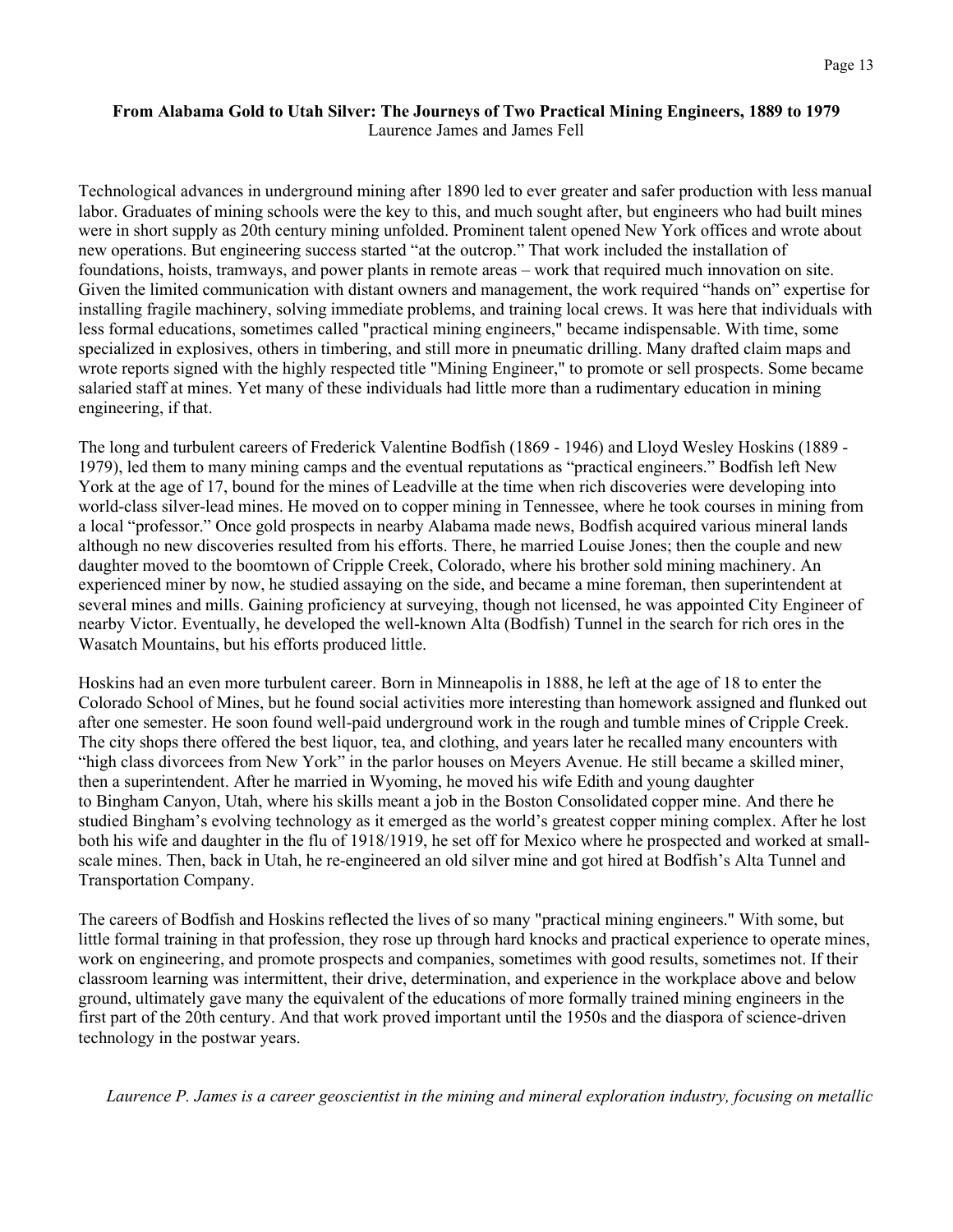*ore deposits. Corporations and governments have employed him in North and South America, Eastern Eurasia, North Africa and Australia. He served as an Adjunct Professor at University of Colorado- Boulder and guest Professor at Pukyong University, South Korea. He holds a BSc (hons.) from Stanford University, and a PhD from Penn State. He is a Fellow or Senior Member of several international societies. In addition to publications on geosciences, he has presented original research on Utah mining history as chapters in two books, a state Bulletin, and conference publications, and similar works on three Nevada historic mining districts. His continuing studies of 20th Century gold and silver mine documents combine personal history interest and potential for future discoveries.*

*James E. Fell, Jr. is the Treasurer of the Mining History Association. He is a graduate of Colby College in Waterville, Maine, along with the University of Colorado Boulder. He has published widely and is best known for two books:* Ores to Metals: The Rocky Mountain Smelting Industry*, and* Mining The Summit: Colorado's Ten-ile District, co-authored with Stanley Dempsey*, a past president of MHA. Fell teaches at the University of Colorado Denver and is a recipient of the Rodman Paul Award.*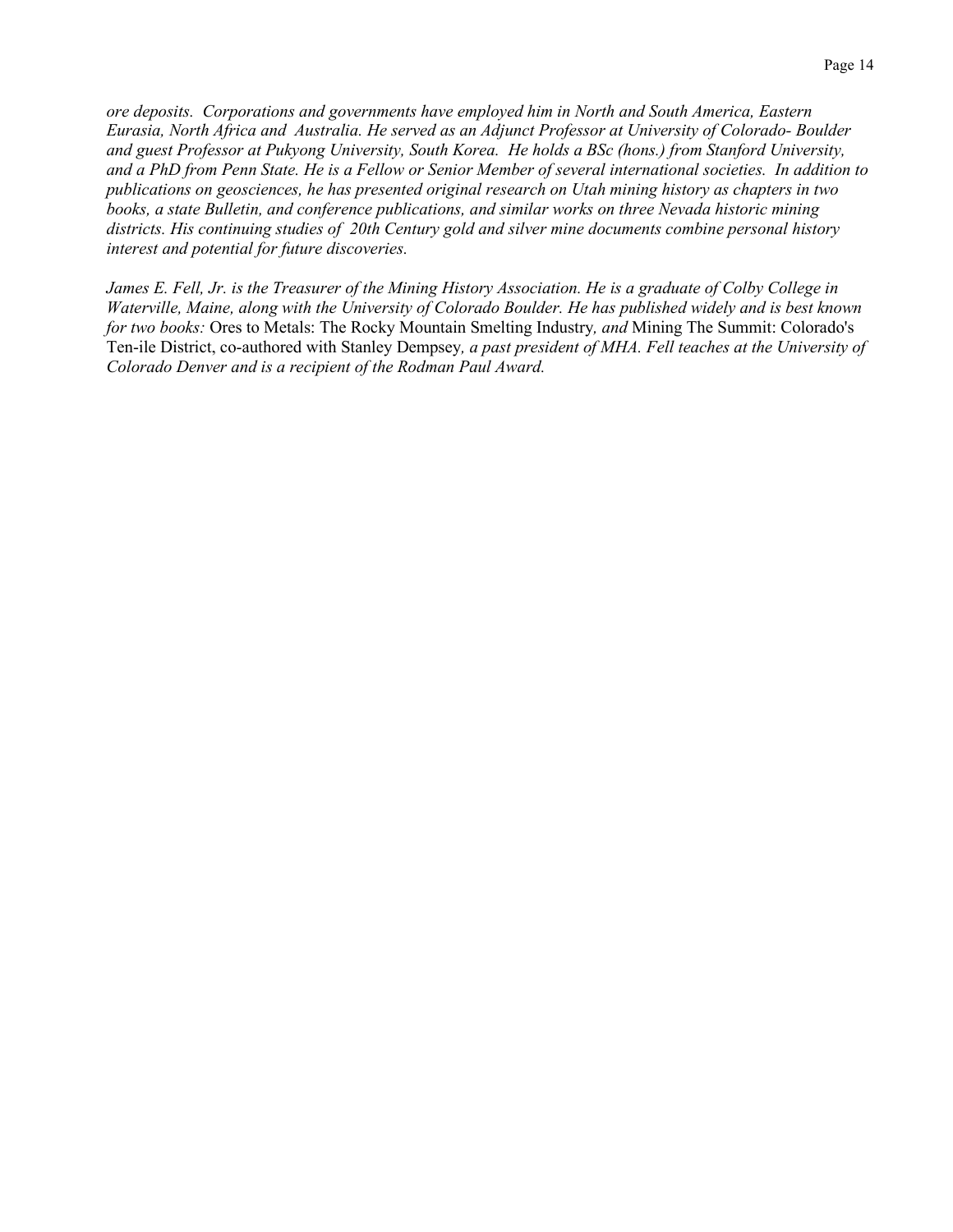## **Exactly What is Mining and the Coming Age of the Hydraulic Processes** Ed Raines

A simple definition of mining as digging in mines to obtain minerals ignores the vast scope of extracting valuable materials from the Earth. The operation and use of pans, sluices, hydraulic giants or monitors, hydraulic elevators, and dredges are certainly not carried on in mines. If one specifies that a mine is an underground opening, then both quarrying and open pit mining fall outside of the definition of mining.

The complete definition of mining includes not only extraction but also "valuable materials" regardless of the physical state of matter (solid, liquid, or gas) in which the materials exist. For example, mining sulfur through the Frasch Process, which involves pumping boiling water into a subsurface deposit and recovering molten sulfur through a pipe to the surface, is still mining. The early technology involved in drilling for oil was covered in the mining journals of the day as simply another form of mining.

The Petroleum Industry has, since August 27, 1859 in Titusville, Pennsylvania, grown to a size that appears to have removed it from the Mining Industry. Nonetheless, the industry still involves extracting valuable materials from the Earth. Today the industry has turned to the use of new methods to *release and recover* valuable materials from the enclosing rock in a technology that involves the use of explosives and hydraulic processes. This process, known as Hydraulic Fracturing, is vital to the recovery of the hydrocarbons used for fuels, chemicals, and an incredible array of "synthetic" products which shape our modern civilization.

One of the responsibilities of the Colorado School of Mines is to educate future engineers to execute the process of Hydraulic Fracturing safely and efficiently, to the benefit of the entire world. The Mines Museum of Earth Science is presently building a new exhibit that illustrates and explains the how, why, and where of the process to the general public as well as students and faculty.

*Ed Raines is the Curator for the Colorado School of Mines Museum of Earth Science. He is a past president of both the Mining History Association and the Colorado Chapter of Friends of Mineralogy. He has written numerous papers on the geology, mineralogy, and mining history of many Colorado mining districts, several of*  which have received special awards from Friends of Mineralogy. In 2009, his book Historic Photos of Colorado Mining *was published by Turner Publishing. In 2019, received the Rodman Paul Award for Outstanding Contributions to Mining History.*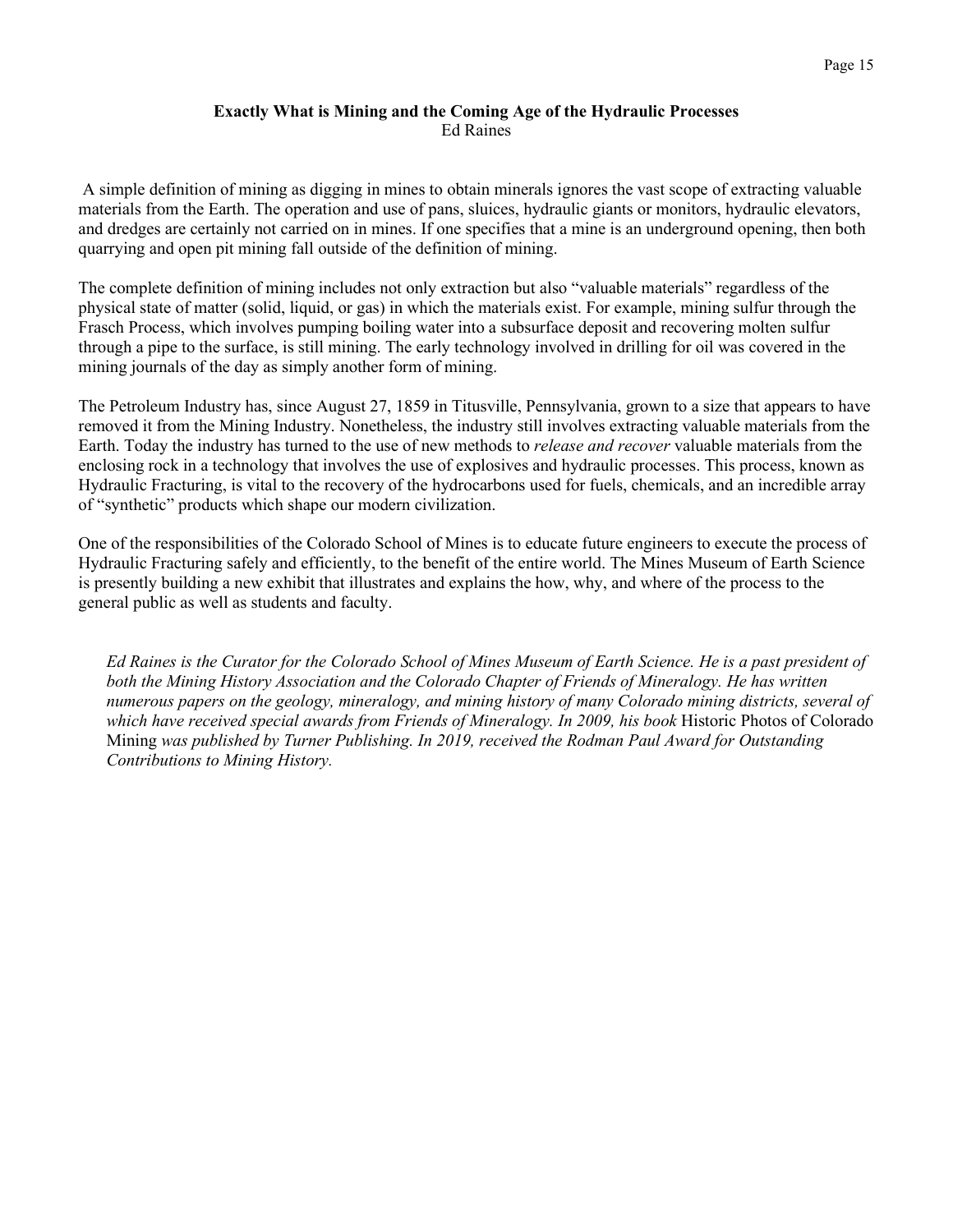## **Vulcan: A Symbol of Birmingham's Industrial Epoch** Jameson Pressley

My research concentrates on Vulcan, one of Birmingham, Alabama's most iconic landmarks. Comprised of twentyone individual cast iron sections, the structure weighs approximately 120,000 pounds and towers roughly 400 feet above Birmingham's skyline. In 1903, several local area businessmen commissioned Italian sculptor Giuseppe Moretti to bring the city's likeness to fruition. For the residents of Birmingham, Vulcan showcased the region's metallurgical prowess on a global stage as part of an exhibit at the 1904 World's Fair in St. Louis, Missouri. Technologically advanced nations took notice of Birmingham's position as an industrial powerhouse which earned the municipality the sobriquets of "The Magic City" and "Pittsburgh of the South." Following the 1904 *Louisiana Purchase Exposition* in St. Louis, the Southeast's "Magic City" grew into one of America's most prosperous metropolises.

Vulcan is more than a statue to the people of Birmingham. Yet, in order to grasp the full extent of the public's affection for the cast iron structure, one must comprehend the significance of the very soil on which he stands. Therefore, I began by developing a picture of Jones Valley in Central Alabama following the end of the Civil War. Several local area entrepreneurs recognized the unique geological features of Jones Valley which contained large deposits of the three raw minerals required in the production of steel: coal (necessary for the manufacture of coke), iron ore, and limestone. In recognition of this, the men formed the *Elyton Land Company* and founded Birmingham in 1871. However, the new municipality suffered from a series of devastating events that would test even the most established of communities. Despite a cholera outbreak and the Panic of 1873, Birmingham's residents refused to capitulate in the face of such unfortunate circumstances. This resolve led Birmingham into an era of explosive growth at the close of the nineteenth century. This discovery led me to examine the significance of Vulcan to a community that continually promotes and protects its heritage. This research explains the bond between the statue and the people of Birmingham by detailing the conception and evolution of Vulcan and the contemporary impact this had on Birmingham at the turn of the twentieth century. In closing, I will explain the restoration process undertaken to sustain the most significant representation of Birmingham's industrial epoch and how this mirrors the current efforts being made to revitalize Birmingham's city center.

*Jameson A. Pressley is a Ph.D. student of Modern Europe within the Department of History at Auburn University. Jameson's past research focuses on the political, social, and cultural impacts of the Lisbon Earthquake of 1755, and Birmingham, Alabama's Vulcan Statue, as a symbol of that city's industrial epoch. His current research interests include the histories of Aviation and Britain's Royal Air Force, War & Society from a British perspective, and the development of Reconstructive Surgery as a medical field in Britain during the twentieth century.*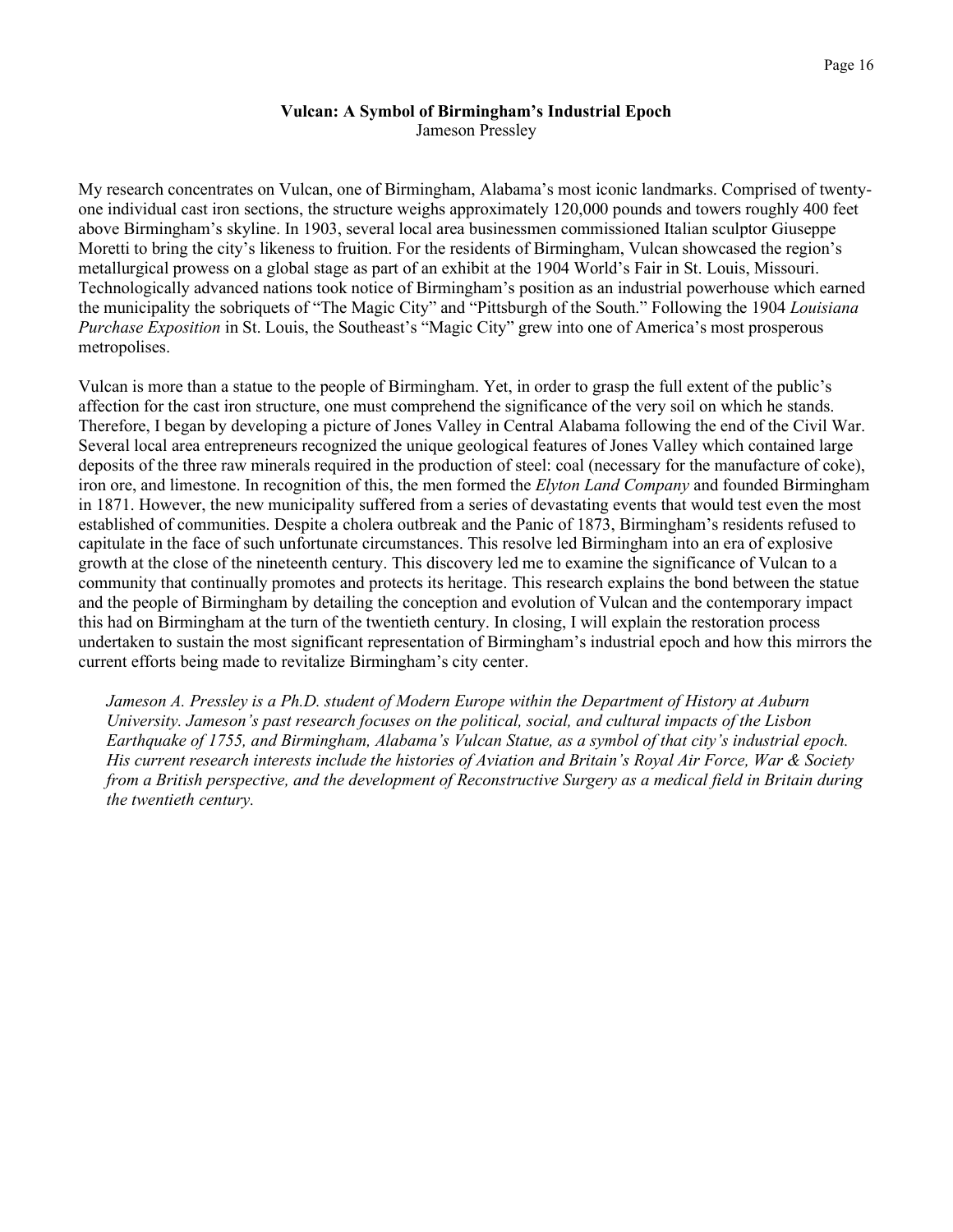#### **Business Law and Mining: Megantic County's Early Copper Mining Companies** William Culver

The presentation examines the public policy foundations of early copper mining in Canada. A series of companies in Megantic County, Quebec, are traced through sequential reincorporation in Canada, England and Scotland. All but two of the companies sought commercial success working mines at Harvey Hill, where exploratory work revealed the deposit to consist of low-grade copper sulfides, but in large quantity. The companies, one after another, exhausted their operating capital trying to find a way ahead with the lean ore. The research follows the approach called for by Charles Tilly, Big Structures, Large Processes, Huge Comparisons (1984) – understanding state formation and capitalism through the details of specific companies and people. The companies are: *Megantic Copper Mining Company* (1852 incorporation in Canada), *Megantic Mining Company* (1854 in Canada), *Lower Canada Mining Company* (1853 in Canada), *Quebec and St. Lawrence Mining and Exploration Company* (1854 in Canada), *English and Canadian Mining Company*, (1858 in England), *The Harvey Hill Mining and Smelting Company of Leeds* (1863 in Canada), *English and Canadian Mining Company*, (1863 in Canada), *Consolidated Copper Company of Canada* (1872 in Scotland), and *Harveyhill Copper Company* (1873 in Scotland). James Douglas, Sr. was the lead investor in each company.

*Bill Culver retired from teaching in 2007 to concentrate on mining history research and writing. Before retiring he taught courses in political science and Latin American studies at the State University of New York at Plattsburgh. His mining history research has concentrated on 19th century copper politics, mostly in Chile. His most recent work looks at James Douglas and the hydrometallurgical process Douglas developed with T. Sterry Hunt.*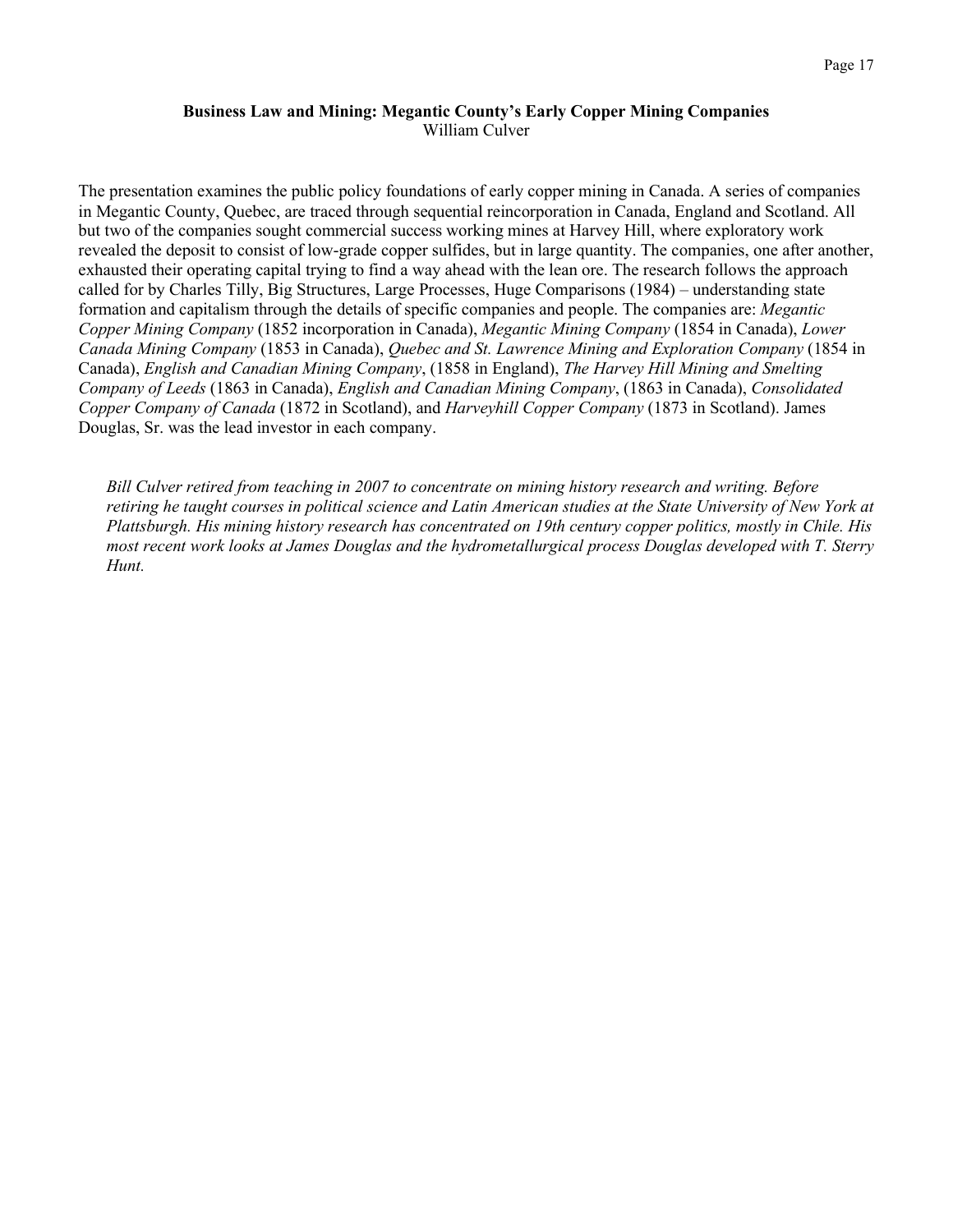#### **The History of the Bertha Mines and Pulaski Zinc Smelter in Virginia** Michael Kaas

Virginia has a long history as a producer of non-ferrous metals. Austinville was the most famous mining locality, producing lead for George Washington's army during the Revolutionary War and for the Confederate Army during the Civil War. Production of zinc and lead continued there until 1981.

In the post-Civil War period the market for zinc developed. While the Austinville mine began a lengthy conversion to produce zinc as its primary product, a new zinc deposit was discovered in 1867 by D. S. Forney near Bertha, VA. Development was delayed by the lack of transportation infrastructure. In 1879, mining started and ore was shipped to a smelter in Providence, RI. The zinc metal was used to manufacture nails at a plant in Plymouth, MA. The owners of these two facilities purchased the Bertha Mine in 1879 and created the Bertha Zinc Mining and Smelting Company (BZM&S).

They built a zinc smelter in Pulaski, VA. A narrow-gage railway was constructed to bring anthracite coal to the smelter. In the mid-1800s, the Norfolk and Western Railroad completed its New River-Cripple Creek extension which provided improved transportation from Bertha. The Passaic Zinc Company (PZC) acquired the Bertha company and renamed it the Bertha Zinc and Mineral Company (BZ&M). By 1889, depletion of the shallow ores caused the Bertha mines to switch from open cut to underground mining.

In 1897, Passaic Zinc became part of the Great Consolidation by the New Jersey Zinc Company (NJZ). The BZ&M became a subsidiary of NJZ and was renamed the Bertha Mineral Company (BMC). In 1898, zinc mining at Bertha stopped but the smelter continued in operation with feed from other sources. In 1902, NJZ purchased Wythe Lead and Zinc Co. of Austinville and added it to the BMC. Zinc oxide from the plant in Austinville was sent to the Pulaski Smelter for the production of spelter. In 1911, the Pulaski Smelter was finally closed and dismantled. Ores were then sent to the new NJZ smelter in Palmerton, PA.

*Michael Kaas is a retired mining engineer whose career included employment in industry and government. He received a BS in mining engineering from Penn State and an MS from the University of Minnesota. His lifelong interest in mining history currently includes the eastern mines, plants, and supply chains during the Civil War. He has authored several technical and history papers. He is a member of the Society for Mining, Metallurgy, and Exploration (SME) and the Board of Governors of the National Mining Hall of Fame. He is a Docent at the Smithsonian Natural History Museum and the MHA Website Coordinator.*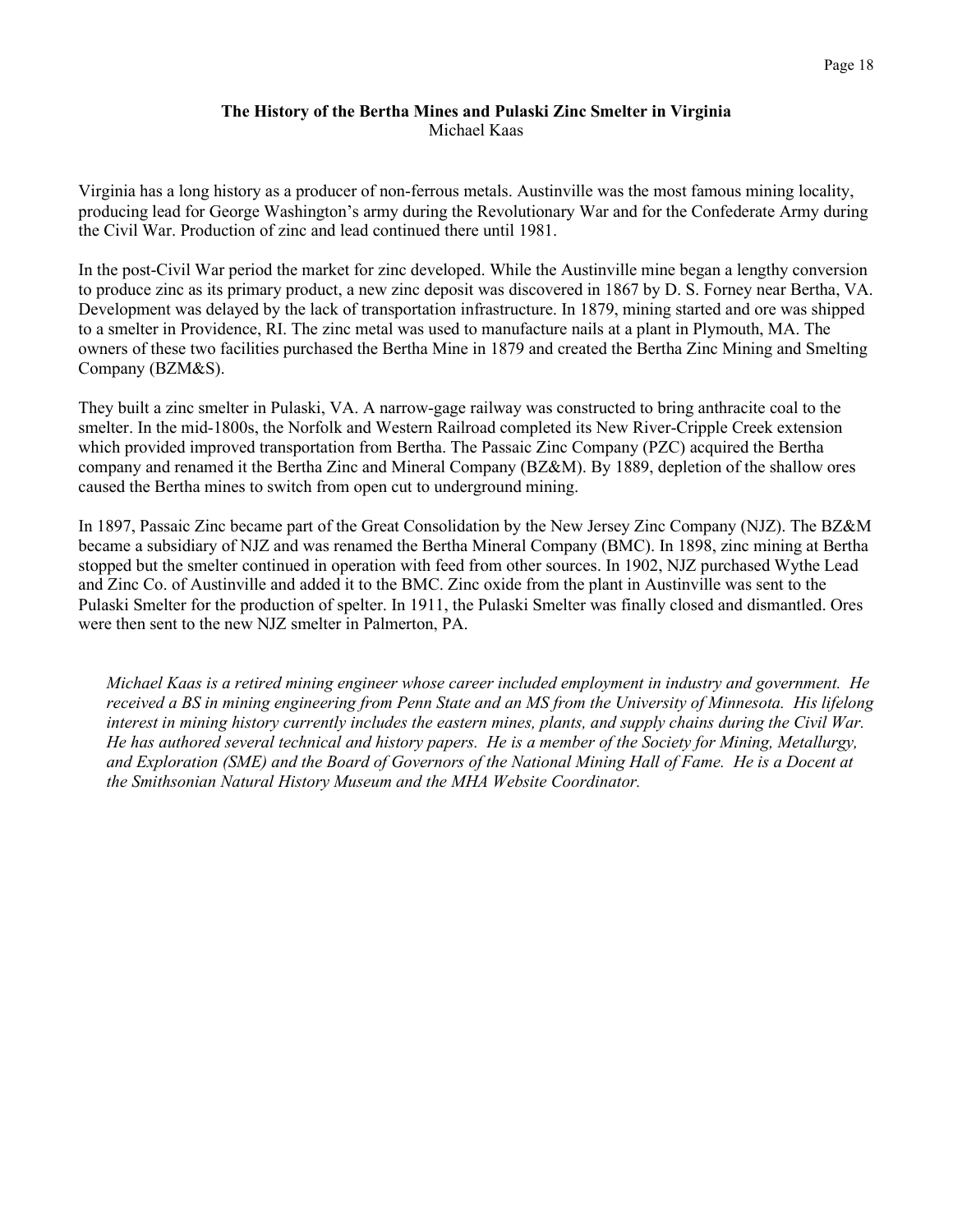## **First Iron Smelting Operation on the Pacific Coast, Lake Oswego, Oregon** Clark Niewendorp

The story of mining iron for the iron furnaces at Oswego (i.e., Lake Oswego), Oregon provides one more piece of the tapestry that makes up the fascinating history of Oswego's iron industry. I am indebted to Dr. Suzanna Campbell Kuo, local historian, for introducing me to the story of the area's iron mining and her expertise. Over a period of 27 years the smelting operation in the small-town of Oswego 10-miles south of Portland produced 93,404 tons of pig iron. The first furnace was built in 1866; went into operation in 1867 and smelted iron ore intermittently until 1885. A portion of the furnace still stands at George Rogers Park. A year later a new furnace was built a short distance north and operated from 1888 until 1894. Nothing visible remains of this furnace except the furnace's crucible.

A low-grade limonite (yellowish- to-yellowish brown iron oxides) or bog-ore, yielding an average of 40 percent iron, was smelted for ironmaking. In Oswego, bog-ore deposits occur at two separate localities. The Vantage Horizon that crops out between two lava flows of the Miocene Columbia River basalt (15.3 to 15.6 million years ago) hosts the bog-ore.

The Prosser mine lies about 2.5-miles west of the furnaces on the south side of what is known as Iron Mountain north of Iron Mountain Boulevard. The limonite bed here has been worked to a considerable extent with mining beginning as early as 1867. According to historical maps, the length and breadth of the area mined-out is about a mile long along strike and half mile wide.

The Prosser mine is a drift mine, an underground mine in which adits (i.e., passages) were driven at an incline into the surface outcrop of the limonite bed. The thickness of the bed ranged from 2 to 20 feet, averaging 5 or 6 feet. This mine provided about three quarters of the iron ore shipped to the furnaces. The rest came from a smaller deposit, known as the Patton mine, about two miles to south on the west side of Stafford Road and Kilkenny Road. Iron ore was strip-mined at the Patton mine of which nothing visible remains today.

A digital terrain survey derived from lidar over the Prosser mine site helped pinpoint abandoned mine features. The locations of four collapsed adits (passages leading into the mine) and a possible three more are visible from the lidar imagery. Other abandoned mine features are also apparent including the outline of two waste rock dumps, the trace of a wood track bed between the four adits, and part of a narrow-gauge steam railroad that traverses the south side of Iron Mountain. Today the Iron Mountain Trail follows the abandoned railroad bed.

*Clark Niewendorp has lived in Oregon over 20 years. He is a retired geologist with a B.S. in Geology from Southeast Missouri State University and a M.S. in Geology from Western Michigan University. Clark has 38 years of varied geologic experience starting as a mine geologist for the former Ozark Lead Company in southeast Missouri including work in the Kentucky-Tennessee oil fields, in environmental regulatory and consulting, and 10 years with the South Carolina Geological Survey. Clark retired in 2018 after 19 years with the Oregon Department of Geology and Mineral Industries (DOGAMI) shepherding various projects.*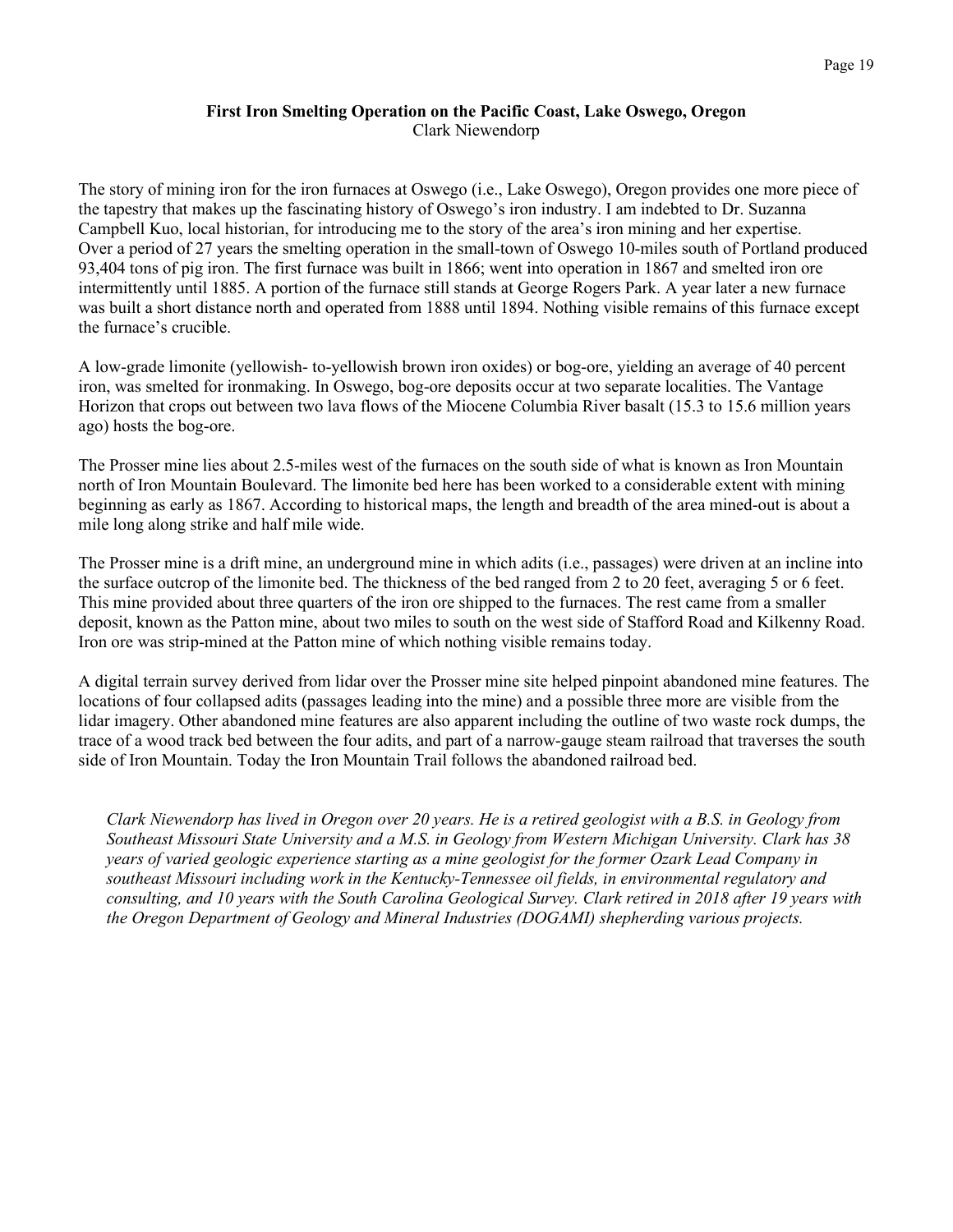#### **A False Glimmer of Hope: The Rise and Fall of Arkansas' Cinnabar Mining District, 1931-1946** Terry Reynolds

When deposits of cinnabar, the ore from which mercury is extracted, were discovered in habitually impoverished southwest Arkansas in 1931, the possibility of major economic impact was, realistically, slim. Mercury mining historically had never employed many people; deposits were typically complex, spotty, and quickly exhausted; and large capital-intensive firms avoided the field because mercury prices were notoriously volatile. Moreover, the Arkansas deposits were located in an area heavily covered by timber and undergrowth with poor roads, making prospecting difficult. The area was also without electrical service, potentially increasing mining expenses. Those living near the area, however, largely ignorant of the nature of the industry, viewed the discovery through rosetinted lenses, anticipating a major boost to the region's economy. Indeed, the field enjoyed a promising start. But by 1938 operations had all but ceased, plagued by high exploration and development costs, high transport costs, high power costs, and failure to attract large scale capital investment. The coming of World War II, however, brought a new lease on life as the price of mercury nearly tripled between 1938 and 1940. Mercury's strategic military value brought increased federal support to the Arkansas quicksilver field. U.S. Geological Survey teams studied the nature of the cinnabar deposits; the REA brought electricity to the mines; Bureau of Mines personnel investigated the area's mercury refining plants and conducted tests to locate additional deposits. The state of Arkansas improved the region's roads. Local boosters hoped war time prices and government assistance would lay the infrastructional and economic foundations for a long-lived mining field. But the hopes were false. With the withdrawal of government price supports in 1944 and declining prices as wartime stockpiles were released on the market, Arkansas' mercury industry quickly and completely collapsed.

*Terry S. Reynolds is professor emeritus of history at Michigan Tech and author of a number of papers and articles dealing with aspects of iron and copper mining in the Great Lakes region, including co-authorship of*  Iron Will: Cleveland Cliffs and the Mining of Iron Ore *(2011). He currently lives in south Arkansas.*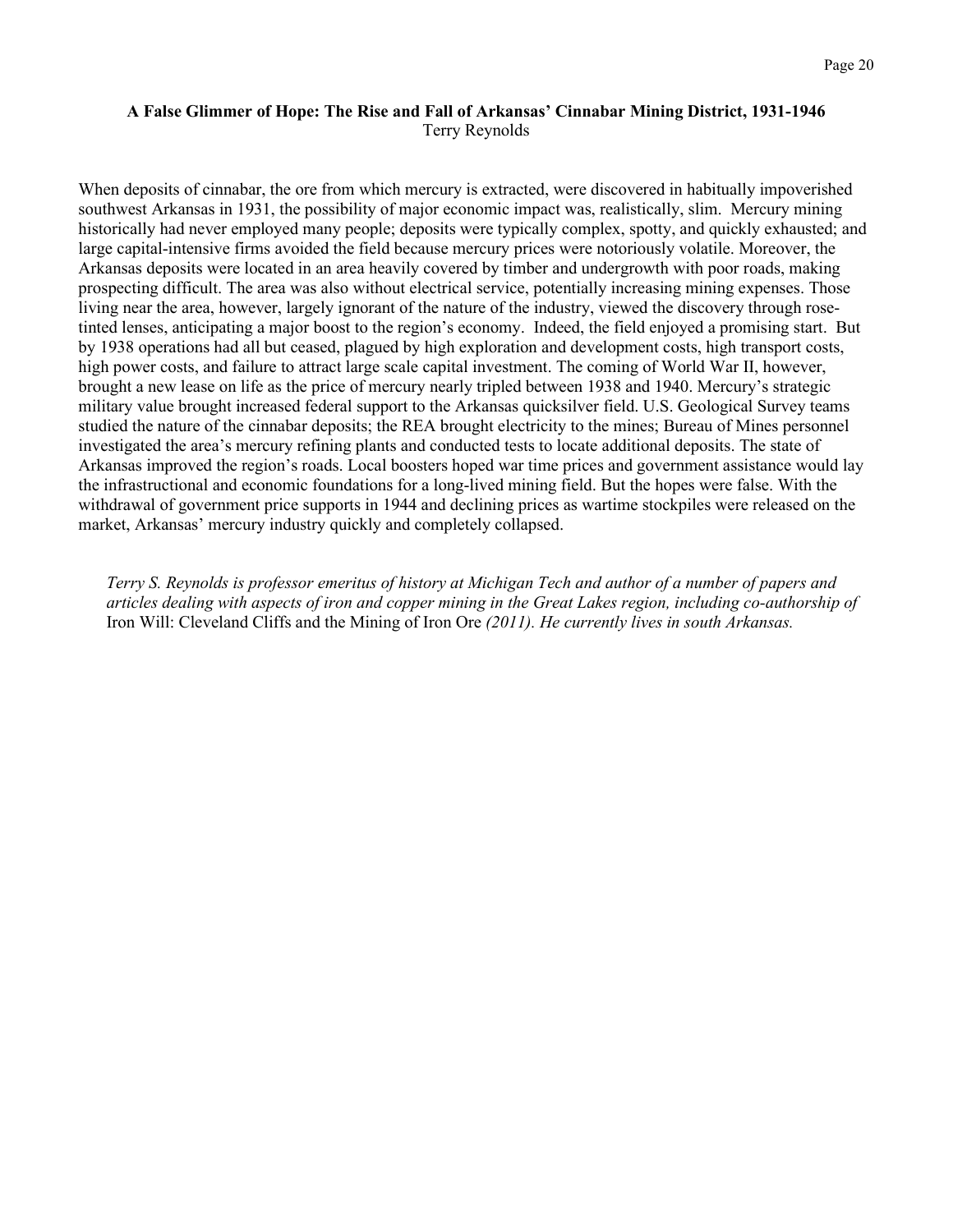## **Failure to Protect: Asbestos Contamination from the Vermiculite Mine in Libby, Montana, 1963-1990** Jennifer Dunn

Mining, smelting, and ore processing have created enduring legacies in the western United States. The consequent impacts of these industries are vast and persist in the landscapes, communities, and bodies situated on the front lines of mining communities. To address these impacts, a variety of entities are involved in the running, managing, and regulation of these processes. Federal, state, corporate, union, and local actors interact in all aspects of industrial mining, from the siting of such projects, through the lifespan of the mine, and in necessary remediation to address possible environmental and public health issues. In theory, regulation from government agencies should protect mine workers, their families, and their environment from the toxic consequences of mining. In many cases, however, residents of mining communities believe that their health and environment were sacrificed in the name of industry.

One such example can be found in a small Montana town. Libby had a mine which, for much of the twentieth century, supplied eighty percent of the worlds' vermiculite: a mineral useful in insulation and construction. The insulative properties of Libby's vermiculite helped to fuel America's mid-century construction boom. As necessary as Libby's vermiculite was in building a nation, it also contained a particularly virulent form of asbestos. Decades of mining and milling processes released asbestos into the air and Libby residents breathed in the toxic dust resulting in thousands from asbestos-related diseases and cancers and over four hundred have died. As the asbestos contamination came to light and the E.P.A. declared Libby a Superfund site, residents were shocked and angered by what they saw as negligence, bordering on criminal malfeasance, from the company, the state, and the federal government. Since the 1960s, the dangers of asbestos had been known to corporate and government entities, but in Libby the asbestos contamination was kept secret from residents who were dying of lung-related diseases. As one resident put it, "Governments on all levels failed to protect us." While that may have been the case, only one program was large enough to respond to what the E.P.A. deemed the worst case of industrial poisoning of a whole community in American history and so, in 2002, Libby was designated a Superfund site. Through the subsequent remediation and cleanup residents had to rely on the those who had betrayed them – W.R. Grace, the mining company; the state health department; and the federal government. This paper explores how residents responded to and partnered with these entities and how their loss of trust in those who should have protected them impacted their support of and belief in the remediation and cleanup process that lasted seventeen years.

*Jennifer Dunn is a Ph.D. candidate at Montana State University. Jennifer is an environmental historian who also employs the history of science to examine how rural mining and industrial communities address longlasting environmental contamination and health issues.*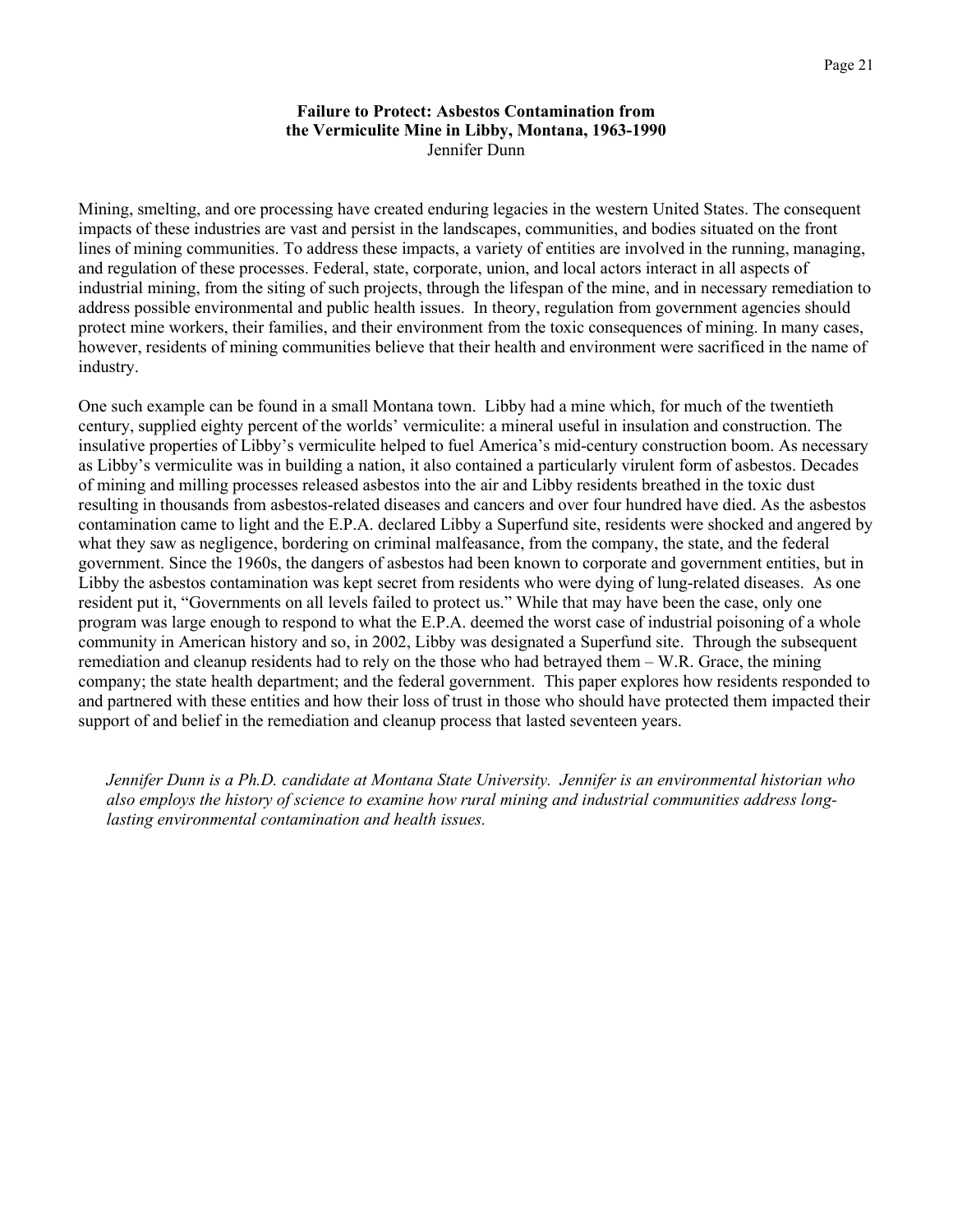# **State Government Promotion of Clay Mining in West Tennessee** Erik Nordberg

Clay deposits form an important sector of the United States mineral economy, with more than 25 million metric tons of clays produced for use in pottery, porcelain, and sanitaryware, as well as glass, rubber, paper, and industrial ceramic applications. Clay influenced historical settlement patterns in the United States, providing materials for dimensional brick and domestic pottery production. Simple scove kilns and abundant timber resources allowed even the weakest clay deposits to create frontier brick structures and stout earthenware jugs. Yet industrial clay production was initially limited to specific localities bearing high-quality kaolin deposits worthy of export shipping costs.

Economic deposits of ball clay were first confirmed in western Tennessee in the early 1890s, but the region's relative isolation from existing ceramic manufacturing centers in Ohio and New Jersey stymied its development. Recognizing the potential of the area for industrial-scale mining operations, geologist from the Tennessee Geological Survey were tasked with surveying, sampling, analyzing, estimating and reporting the extent of this huge mineral resource.

This presentation will provide an overview to the mineralogy and mining of clay deposits surrounding the Jackson Purchase Region of Kentucky and Tennessee. More importantly, it will document a proactive approach by state government to document and promote the region to investors and industrial consumers. The field work and publishing activities of state-employed geologists established this otherwise depressed agricultural region as the leading American producer of ball clays.

*Erik Nordberg is currently Dean of Libraries at the University of Tennessee at Martin. An archivist by training, he managed the Michigan Tech Archives and Copper Country Historical Collections from 1994-2013, curating mining records relating to the historic Keweenaw native copper district. He is past president of the Mining History Association and he and his wife, Jane, hosted the 1997 conference in Houghton, Michigan, and the 2008 conference in the Mesabi Iron Range. Nordberg earned his Ph.D. in Industrial Heritage and Archaeology from Michigan Tech in 2017. He is a past recipient of both MHA's Rodman Paul and John Townley awards.*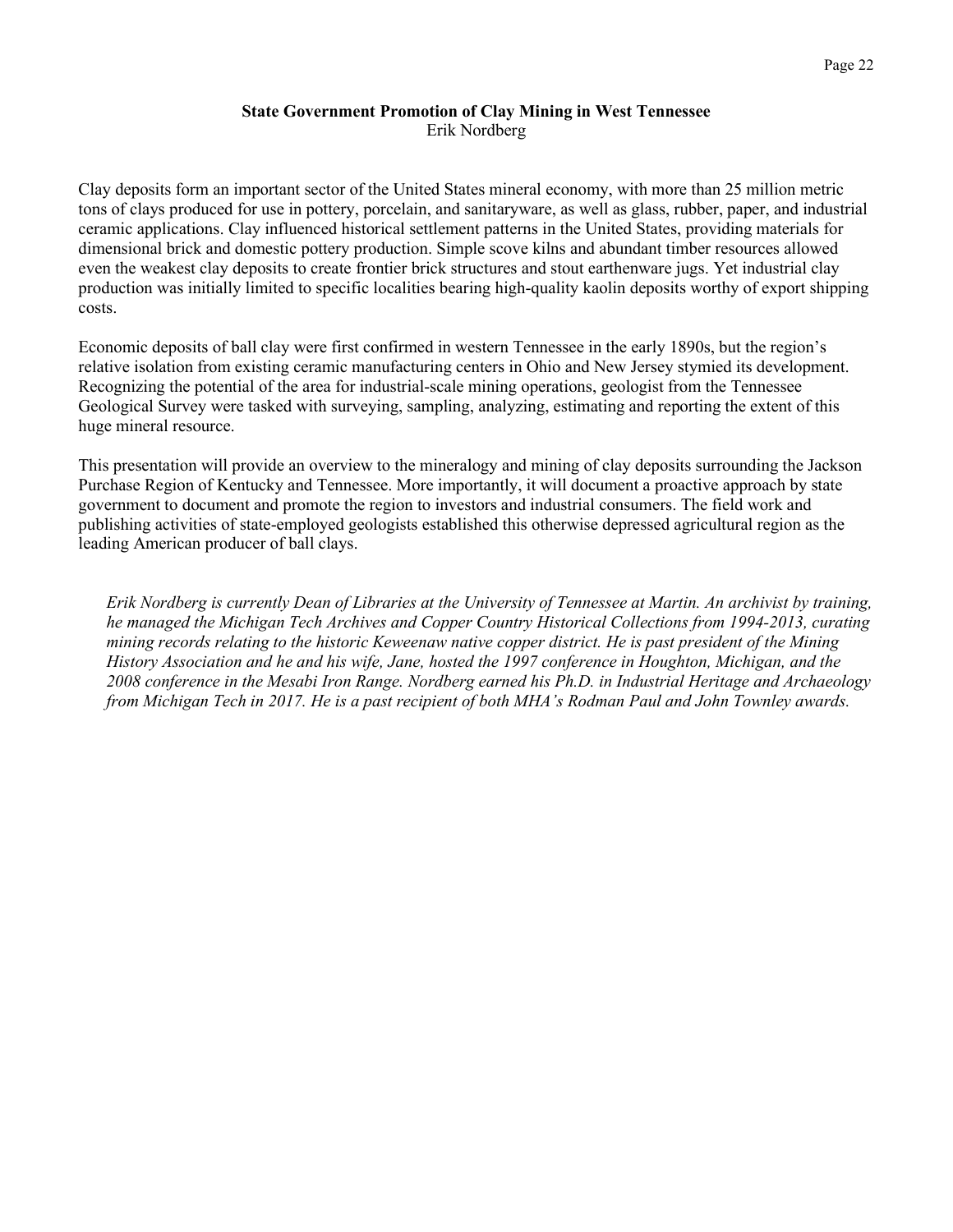# **Frozen to Death in Death Valley** Rudy Davison

Borax was discovered in Northern California in 1856 and its mining became a viable commercial endeavor by the early 1870's, especially after Francis Marion Smith, the "Borax King", consolidated claims in Nevada, Death Valley, and elsewhere. Since Borax mining took place in harsh desert locations like Death Valley, it was here in June 1874 that inventor Jonathan Newhouse came to test his solar armor that would allow a man to walk through desert heat in search of borax. Unfortunately, Newhouse perished and the story of his bizarre fate was reported in the Territorial Enterprise newspaper by reporter Dan de Quill, a member of the Sagebrush school of writers. These journalists were generally intelligent and competent writers whose reporting style encompassed psychological sensitivity and moral complexity that included a fascination with hoaxes, wit, and audacity.

Thus, when word of Newhouse's strange death was brought to de Quill. he wrote an article describing the inventor's solar armor and how it operated to keep him cool. He explained that it was fastened by laces on his backside. Underneath one arm, a pouch that contained frigorific fluid was pumped into his armor by the movement of his arms while walking. Because Newhouse made his test walk alone, there was no one around that could undo the laces on his back when this fluid made him too cold. As a result, the more he struggled to undo the laces, the colder he got until he died by freezing to death. When his body was discovered, his beard was frosty and a foot long icicle dangled from his nose, even though the temperature was over 100 degrees. Such a sensational story was published in newspapers throughout the world.

But when it was called humbug by London's Daily Telegraph, de Quill responded with a follow up article about the death, saying that it was substantiated by a coroner's first hand account, as well as testimony from men that helped Newhouse get into his armor. Apparently, he was observed concocting his frigorific formula from numerous bottles of various chemicals including ether that was known to create intense cold through evaporation. From a description of how Newhouse's body was found, his arm was pressed against the chemical pouch so it continued to inject its freezing fluid. Furthermore, when the suit was removed from the body and Newhouse was lifted onto a horse, his handlers received severe burns from the chemical residue. As a final response to the Daily Telegraph, de Quill wrote that the coroner intended to send the chemicals and solar armor to the Academy of Sciences at San Francisco for further study, but at the time of writing his rebuttal, this had not yet been done.

Thus, to the MHA audience, do you believe that the Daily Times was convinced of the truth of de Quill's story, or is this merely a spoof from which the Sagebrush School was so apt at presenting?

This presentation is accompanied by several illustrations I commissioned an artist to draw, as well as historical photos.

*Rudy Davison joined MHA in 2005. He is a frequent conference presenter and sometimes writer for the MHA Journal.* Rudy's View *is a book about Telluride, Colorado's mining history, where he and his wife Andie have lived as permanent and part time residents for 47 years. Rudy is a board member of the Telluride Historical Museum and patron to the Rimrocker Historical Museum in Nucla, Colorado. For several seasons, he has commentated for and produced Colorado Experience programs for Rocky Mountain PBS. An hour long History of the Million Dollar Highway will be airing for the 2022-2023 season.*